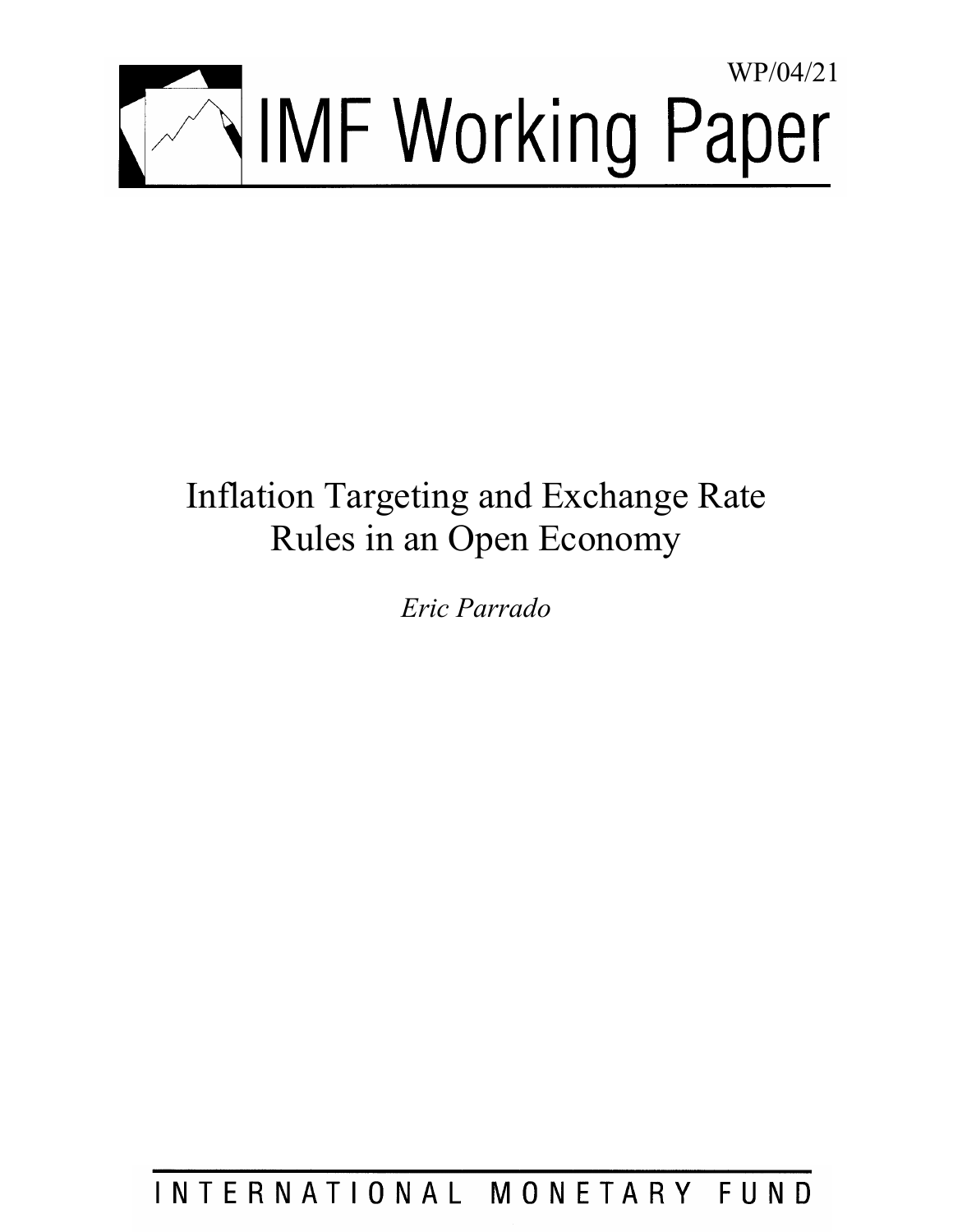# **IMF Working Paper**

# Monetary and Financial Systems Department

# **Inflation Targeting and Exchange Rate Rules in an Open Economy**

Prepared by Eric Parrado<sup>1</sup>

Authorized for distribution by David Marston

February 2004

# **Abstract**

**This Working Paper should not be reported as representing the views of the IMF.** The views expressed in this are those of the author(s) and do not necessarily represent those of the IMF or IMF policy. describe research in progress by the author(s) and are published to elicit comments and to further debate.

This paper provides a simple dynamic neo-Keynesian model that can be used to analyze the impact of monetary policy that considers inflation targeting in a small open economy. This economy is characterized by imperfect competition and short-run price rigidity. The main findings of the paper are that, depending on what shocks affect the economy, the effects of inflation targeting on output and inflation volatility depend crucially on the exchange rate regime and the inflation index being targeted. First, in the presence of real shocks, flexible exchange rates dominate managed exchange rates, while for nominal shocks the reverse is true. Second, domestically generated inflation targeting is preferable to CPI inflation targeting, because the former is more stabilizing not only in relation to both measures of inflation, but also to the output gap and the real exchange rate. Finally, flexible inflation targeting outperforms strict inflation targeting in terms of welfare.

JEL Classification Numbers: E52, E58, F41

Keywords: inflation targeting, open economy, exchange rates, monetary policy rules

Author's E-Mail Address: eparrado@imf.org

1

<sup>&</sup>lt;sup>1</sup> I thank Mark Gertler and Andrés Velasco for valuable recommendations. I also appreciate useful suggestions from William Baumol, Ricardo Caballero, Andrés Escobar, Raquel Fernández, Jordi Galí, Esteban Jadresic, Boyan Jovanovic, Tommaso Monacelli, Paulina Nazal, Mark Stone, Lars Svensson, and seminar participants at the Central Bank of Chile, the Lacea Winter Camp, the Federal Reserve Bank of San Francisco, New York University, and the University of Chile (CEA). I thank Natalie Baumer for useful editorial assistance.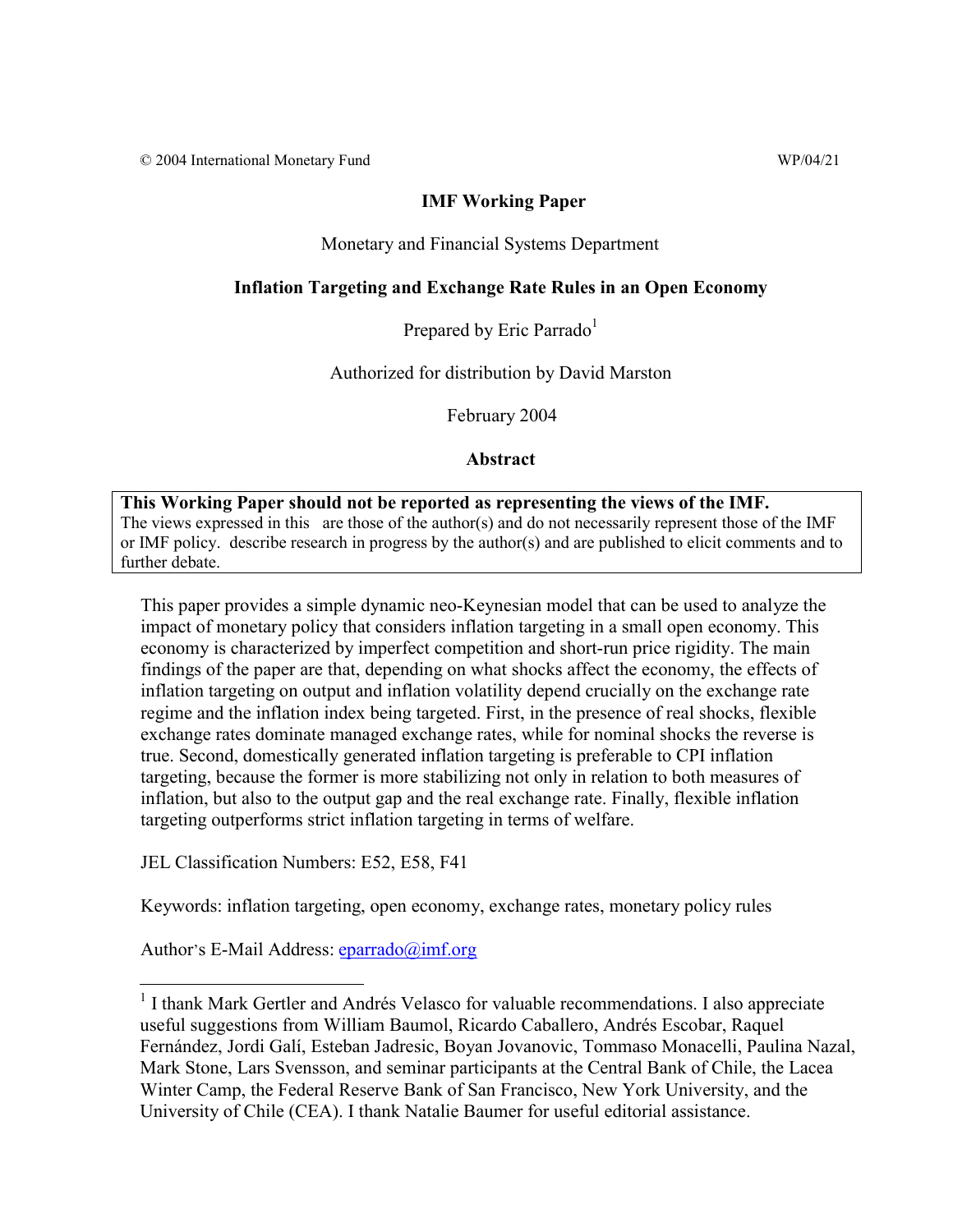| Appendices                                                                     |  |
|--------------------------------------------------------------------------------|--|
|                                                                                |  |
|                                                                                |  |
|                                                                                |  |
|                                                                                |  |
|                                                                                |  |
|                                                                                |  |
| Tables                                                                         |  |
| 1. GMM Estimations of the Central Bank of Chile's Reaction Function 16         |  |
|                                                                                |  |
| <b>Appendix Tables</b>                                                         |  |
| A.1. Unconditional Standard Deviations: Foreign Interest Rate Shock 32         |  |
| A.2. Unconditional Standard Deviations: Foreign Output Shock32                 |  |
|                                                                                |  |
| A.4. Unconditional Standard Deviations: Domestic Interest Rate Shock 33        |  |
|                                                                                |  |
| Figures                                                                        |  |
| 1. Flexible vs. Managed Exchange Rate: Domestic Inflation Targeting19          |  |
| 2. Flexible vs. Managed Exchange Rate: CPI Inflation Targeting 20              |  |
|                                                                                |  |
|                                                                                |  |
| 5. Flexible vs. Strict CPI Inflation Targeting: Flexible Exchange Rate 25      |  |
| 6. Flexible vs. Strict Domestic Inflation Targeting: Flexible Exchange Rate 26 |  |

#### Contents Page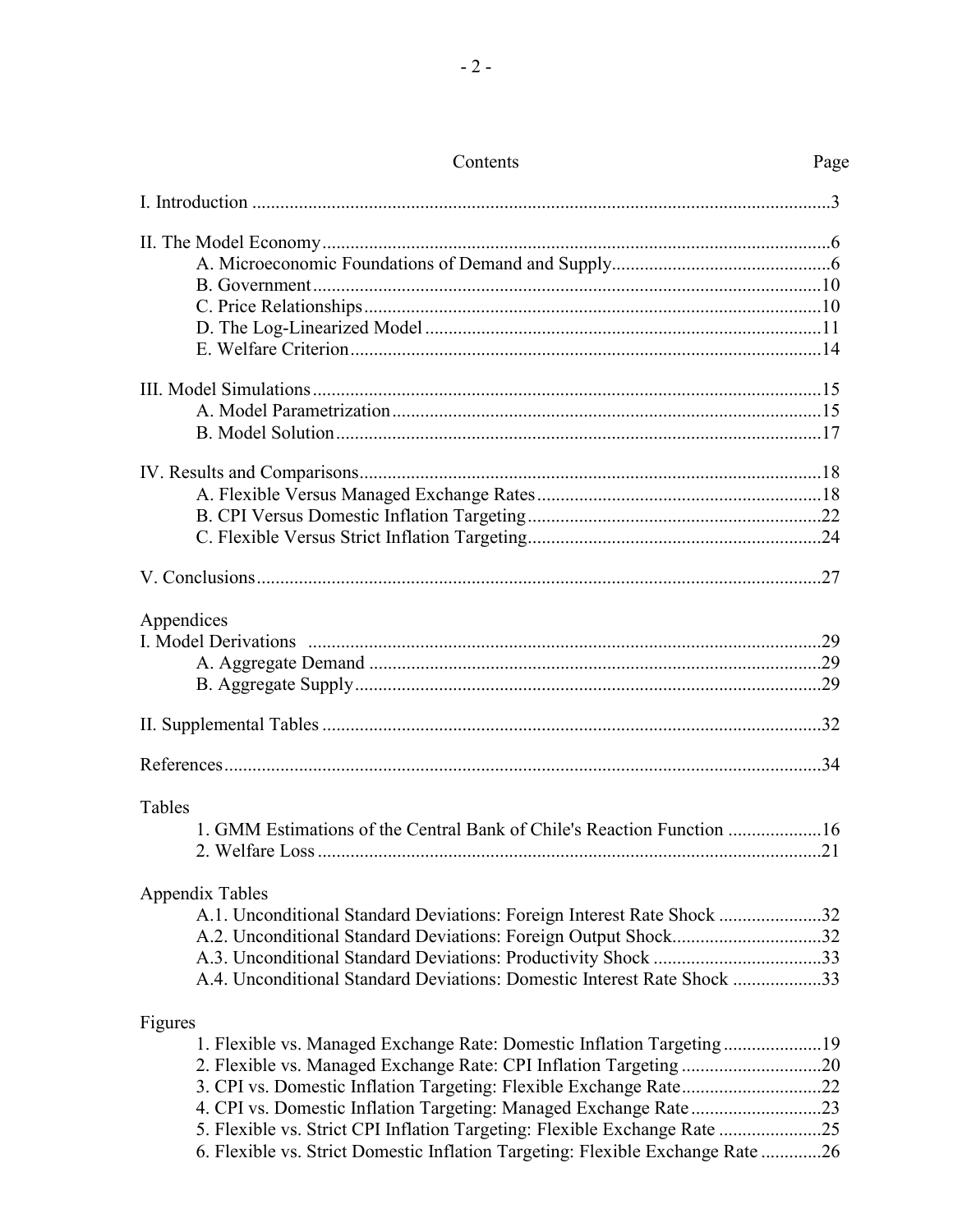# **I. INTRODUCTION**

After many discussions and debates, researchers and policymakers seem to be converging on the idea that inflation targeting is a central ingredient of a sound monetary policy. They argue that monetary policy works best if central banks have a nominal anchor to guide policy and to tie down inflationary expectations. Small open economies, specifically emerging economies, would probably want to replicate the recipe from relatively successful experiences. This paper develops a framework to analyze this question within a context suited for these economies.

This study provides a simple dynamic neo-Keynesian model that is intended to analyze the impact of monetary policy with inflation targeting in a small open economy.<sup>2</sup> The paper addresses the differences in economic volatility and welfare of: (1) having flexible versus managed exchange rates; (2) targeting the consumer price index (CPI) inflation versus domestic inflation,<sup>3</sup> and (3) implementing strict versus flexible inflation targeting.<sup>4</sup> In this way, the successful regime is the one that stabilizes the economy in response to several random disturbances. In particular, the criterion for choosing between regimes and/or targets is the minimization of output, inflation, and real exchange rate volatility, and consequently lower social loss. The paper attempts to explain some key differences in the way monetary policy is conducted and how these differences contribute to macroeconomic performance.

The analysis suggests, first, that the adoption of flexible or managed exchange rates depends on the nature and source of the shocks to the economy. In general, social loss is much higher under managed exchange rates than under flexible exchange rates in the presence of real and foreign shocks, while for nominal shocks the reverse is true. As in the classical work of Poole (1970), the choice of instruments―in this case the choice of exchange rate regimes―is a consequence of uncertainty, thus, the decision will depend on the characteristics of this uncertainty.

Second, the choice of the inflation indicator to be targeted is not independent of the nature of the shock and preferences of the monetary authority (e.g., trade-off between inflation, output,

<sup>4</sup> Strict inflation targeting is the case in which inflation stabilization is the unique objective of the monetary authority. If the central bank considers not only inflation, but also output and if corresponds exchange rate, this is called flexible inflation targeting.

<sup>&</sup>lt;sup>2</sup> For related literature of closed economy models, see, for instance, King and Wolman (1996), Svensson (1999), and Jadresic (1999). For open economies, see, Ball (1999), Batini and Haldane (1998), Svensson (2000), McCallum and Nelson (1999), and Monacelli (2000).

 $3$  Currently, some inflation targeters countries target all-items CPI (for example, Germany, Israel, New Zealand, Spain, and Sweden). Some others use the CPI that excludes many volatile prices, such as energy and food prices (Australia, among others). Canada, the United Kingdom, and Chile use both types of measures. In the paper, domestic inflation measures price movements which exclude goods produced in the rest of the world.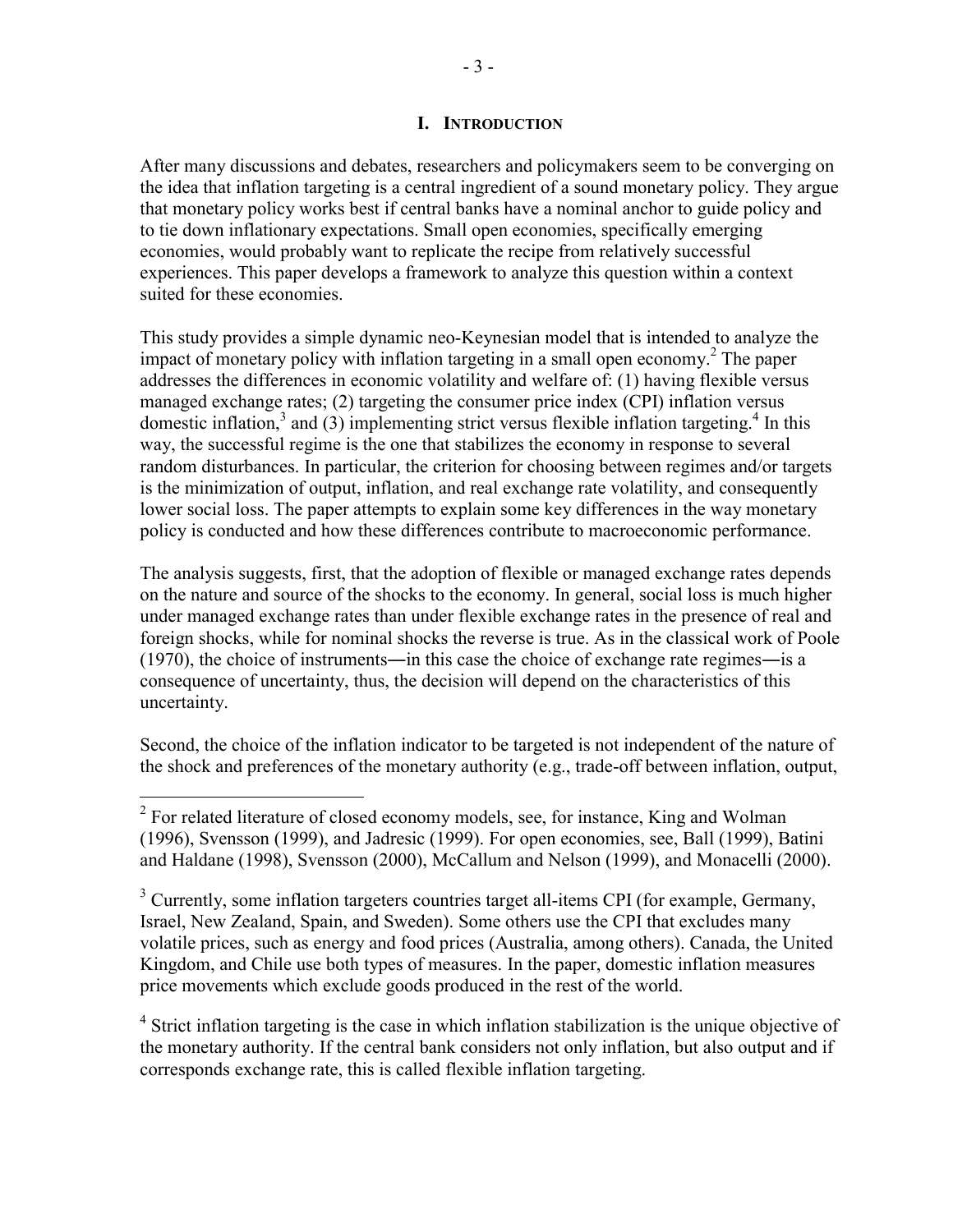and the exchange rate). However, in most of the cases domestic inflation targeting is preferable over CPI inflation targeting, because the former better stabilizes not only the two measures of inflation, but also the output gap and the real exchange rate.<sup>5</sup>

Finally, independent of the source of the disturbance, it is always convenient that the monetary authority stabilizes not only inflation, but also output and if it corresponds, the exchange rate. Strict inflation targeting may lead to large output volatility. Flexible inflation targeting allows central banks to maintain stable inflation, while promoting stability in output.

Three sets of issues motivate the investigation. First, since the early 1990s, a substantial number of central banks have implemented what are now called inflation targeting regimes. These regimes have been introduced to reduce inflation or to provide a new nominal anchor for the economy. Countries that have implemented inflation target regimes usually enjoy relative price stability.<sup>6</sup> However, there are only a few theoretical and less empirical studies that have studied this kind of regime for open economies. Two theoretical exceptions are Ball (1999) and Svensson (2000). Ball concludes that an appropriate policy instrument for open economies is the Monetary Condition Index (MCI), based on both the interest rate and the exchange rate. On the other hand, the Svensson analysis gives restricted support for the MCI and suggests the use of flexible CPI inflation targeting, because it stabilizes inflation, output, and the real exchange rate. This paper develops a simple model which complements the Ball and Svensson analyses. In particular, the model differs from Ball's analysis in including micro-foundations and forward-looking behavior. It also differs from the Svensson's model, in that it isolates the source of the stochastic shocks, and hence, the model can give some policy recommendations depending on the nature and source of the disturbances. Other differences from Svensson are that this paper deals with the formal examination of the effects of different exchange rate regimes, while also considering simple forecast-based monetary policy rules.

Second, although inflation is under reasonable control in the current international environment, monetary and exchange rate policies have not been free of turmoil. Exchange rate management in small open economies has not evolved smoothly. The inability of some central banks to sustain the existing exchange rate system raises the issue of the identity of the better nominal anchor for the economy: the exchange rate or the inflation target. Moreover, the Southeast Asia crisis has raised some questions and provided few formal answers. It has shown that interrelations among countries, through trade and capital markets, can increase the likelihood of a crisis. Thus, domestic monetary and exchange rate policies need to adapt to this new global environment. In that way, it seems to be essential the new

<sup>6</sup> Countries with explicit and mature inflation target regimes include Australia, Canada, Chile, Finland, New Zealand, Spain, Sweden, and the United Kingdom.

<sup>&</sup>lt;sup>5</sup> Similarly, Jadresic (1999) argues that sticky inflation targeting is preferable, in terms of output stability, to headline CPI inflation targeting. He demonstrates that the result is consistent not only for a closed economy model but also for an open economy setup.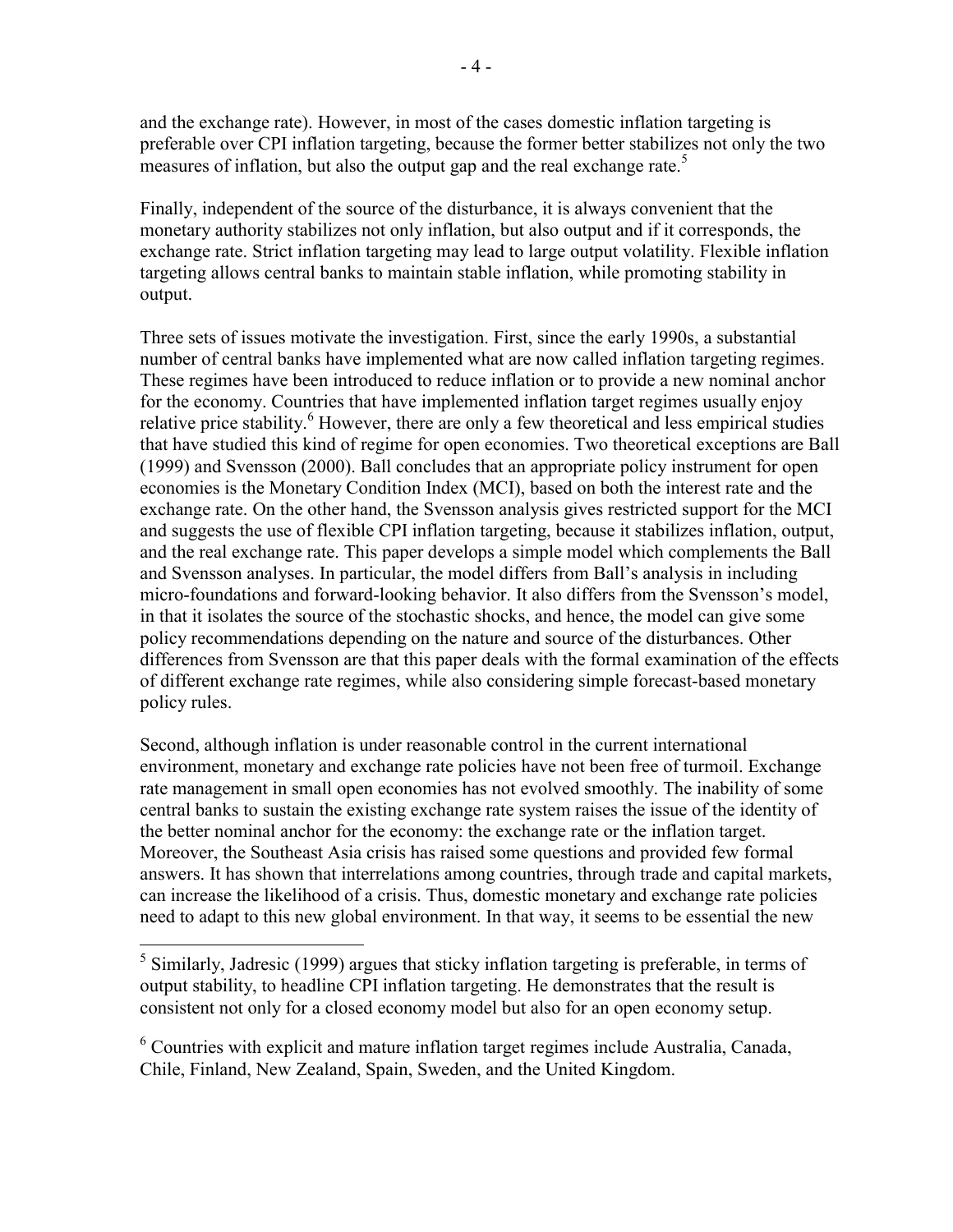discussion about what type of regime should be more suitable for small open economies in terms of economic stability.<sup>7</sup>

Finally, together with the absence of an intermediate target of monetary aggregates or exchange rates, the central bank must also be able to choose independently the targets for effective inflation targeting. In view of this, the paper examines the conditions under which the central bank of an emerging country can effectively implement this kind of regime. In the calibration section of the investigation, the model uses some parameters derived from the case of Chile. It is worth noting that Chile is the only emerging market economy that has followed an inflation targeting regime since the early 1990s and fulfills the general requirements qualifying as a small open economy.<sup>8</sup> Chilean monetary policy has been well known for its commitment to fighting inflation. During the 1990s, its record in achieving the inflation targets has been outstanding, with an average difference of -0.2 percent (and standard deviation of 1.2 percent) between actual CPI inflation and targets.<sup>9</sup>

The theoretical framework is a dynamic neo-Keynesian model modified to allow for inflation targeting in an open economy. This framework builds on previous research by Svensson (2000), Galí and Monacelli (2002), and Parrado and Velasco (2002), all of which focus on the performance of simple policy rules (whether optimal or not) in open economies. The model contains three structural blocks: aggregate demand, aggregate supply, and a monetary sector. The aggregate demand block is derived from utility maximization. The same is true of aggregate supply, which also incorporates forward-looking sticky prices à la Calvo (1983).

Studying the welfare consequences of monetary rules has only lately become fashionable among academic economists. The issue was not tackled previously for lack of tools rather than lack of interest. The most recent generation of general equilibrium sticky-price models, based on utility maximization, naturally lends itself to welfare analysis, as evidenced by the number of recent papers on the subject.<sup>10</sup> The model differs from much recent work in two dimensions. First, it focuses on a small open economy, while most papers—with the important exception of Galí and Monacelli (2002)—focus on a world economy composed of two countries of comparable size. As Lane (2001) points out, much of the literature has been based on a two-country world, because this allows interest rates and asset prices to be endogenously determined. However, this benefit comes at the price of considerable model complexity and may not be of compelling importance for the analysis of issues relevant to a

 $\overline{a}$ <sup>7</sup> The discussion about the effects of exchange rate on economic stability is not new. Fischer (1977) and Flood (1979) present well-known theoretical models that deal with this issue.

<sup>&</sup>lt;sup>8</sup> See Masson, Savastano, and Sharma (1997).

 $9^9$  See Morandé (2001) for a description of the inflation targeting regime in Chile.

 $10$  A partial list of recent papers incorporating an open economy, aside from works mentioned in the text, includes Benigno and Benigno (2001); Ghironi and Rebucci (2001); and Monacelli (2000).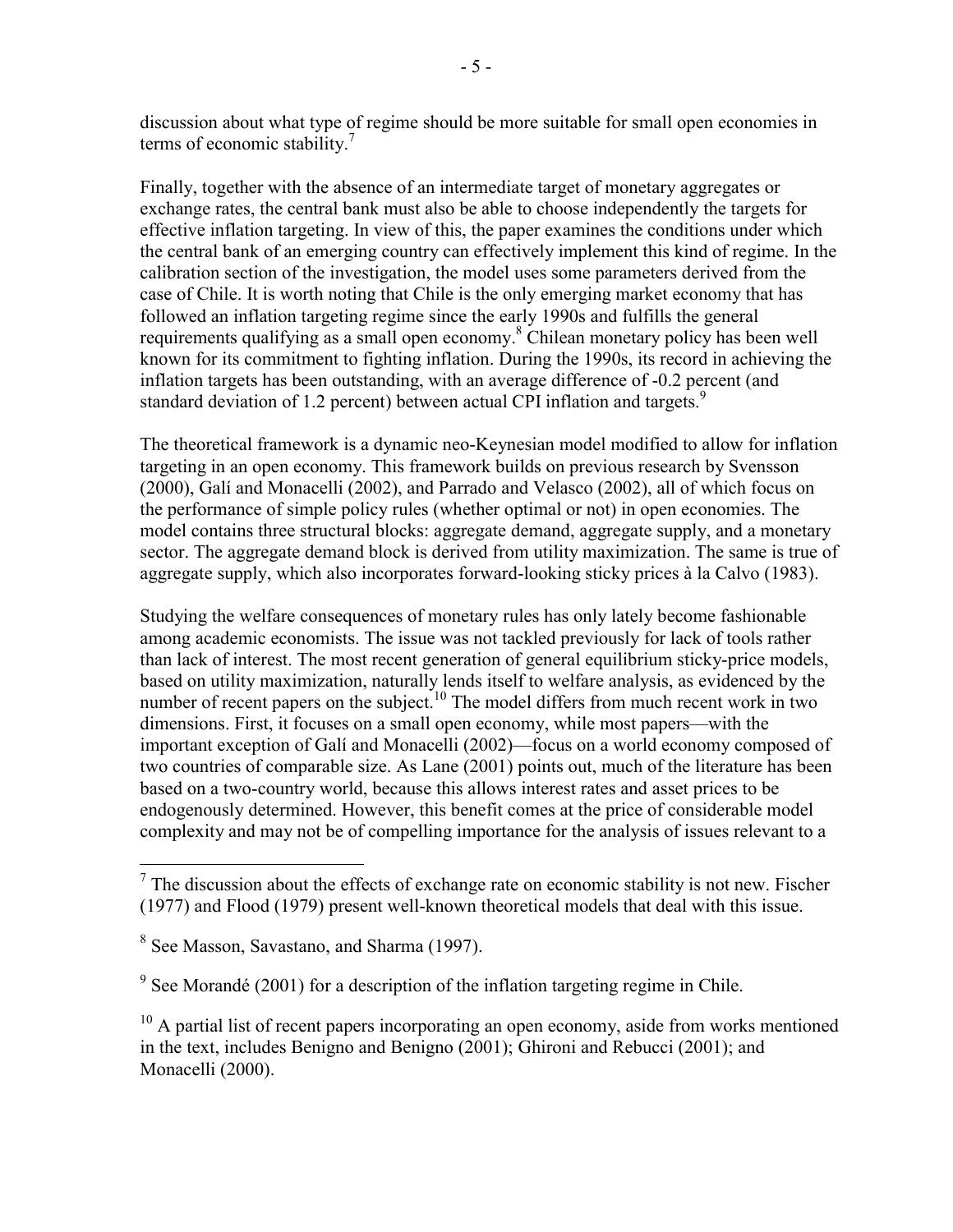small open economy. Second, the model focuses on interest rate policies, while most other papers try to characterize the optimal behavior of the nominal quantity of money, starting with the seminal paper by Obstfeld and Rogoff (1995).

The paper is organized as follows. Section II contains a description of the framework and the methodology. Section III presents the solution of the model and its parametrization. Section IV presents the analysis of the experiments. The final section summarizes the results and their implications for models of monetary policy.

# **II. THE MODEL ECONOMY**

As mentioned above, this paper utilizes a dynamic neo-Keynesian (DNK) model, modified to allow for inflation targeting in a small open economy. The baseline  $DNK<sup>11</sup>$  model is essentially a stochastic growth model that includes money, monopolistic competition, and nominal price rigidities.

The model consists of a small open economy in which there is a central bank, a fiscal authority (the government), a representative consumer, and monopolistically competitive firms. All goods are tradable. The representative consumer can hold two types of assets, money and foreign bonds; this individual also supplies labor. As is standard in the literature, production of goods requires a continuum of differentiated labor inputs that are supplied by home individuals. Time is discrete.

Having described the general framework of the model, the analysis proceeds in three stages. The first step outlines the main building blocks of the model and its microeconomic foundations; while the second step derives the main price relationship of the model, namely, inflation rates and exchange rates. Finally, the model embeds these relationships in an otherwise conventional DNK model.

# **A. Microeconomic Foundations of Demand and Supply**

The economy has a continuum of measure 1 of consumers-producers indexed by  $j \in [0,1]$ , where each consumer-producer has the same intertemporal lifetime utility function

$$
E_t[U_{t+k}(j)] = E_t\left[\sum_{k=0}^{\infty} \beta^k \left\{ u[C_{t+k}(j)] + h\left[\frac{M_{t+k}(j)}{P_{t+k}}\right] - \int_0^1 v[Y_{t+k}(j) \, dy] \right\} \right],\tag{1}
$$

where  $0 < \beta < 1$  is the discount factor and  $C_t$  is a composite consumption index defined by

$$
C_{t} = \left[ \left( 1 - \gamma \right)^{1/\eta} \left( C_{H,t} \right)^{(\eta - 1)/\eta} + \gamma^{1/\eta} \left( C_{F,t} \right)^{(\eta - 1)/\eta} \right]^{\eta/(\eta - 1)}, \tag{2}
$$

 $\overline{a}$ 

 $11$  See Goodfriend and King (1997) for a description of the DNK approach.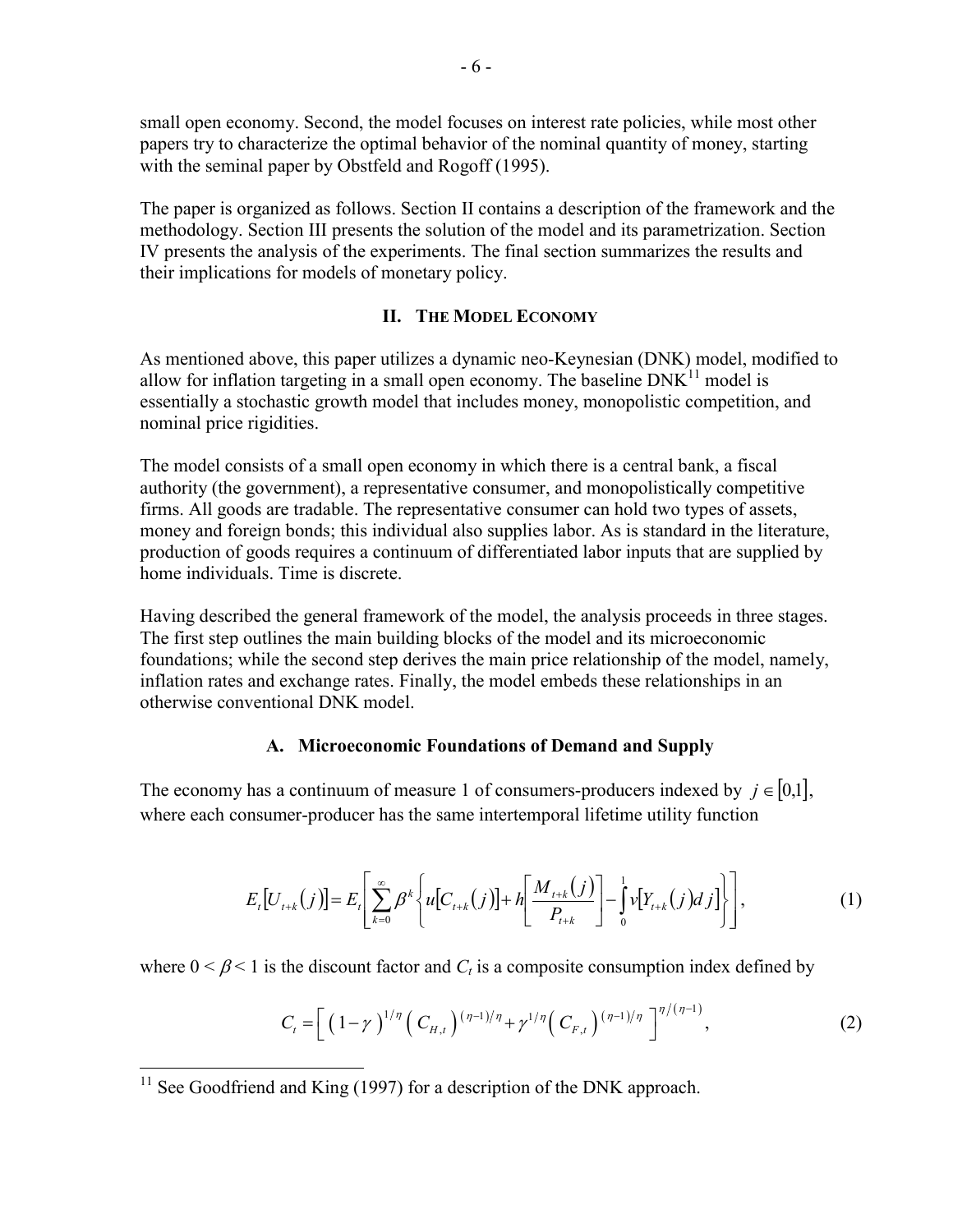where  $\eta > 0$  is the elasticity of substitution between domestic and foreign goods and  $\gamma$ corresponds to the share of domestic consumption allocated to imported goods. The two consumption subindexes,  $C_{H,t}$  and  $C_{F,t}$ , are symmetric, and they are defined, as in Dixit and Stiglitz (1977), by

$$
C_{H,t} = \left[ \int_0^1 C_{H,t} (j)^{(\theta-1)/\theta} \, dj \right]^{\theta/(\theta-1)} \text{ and } C_{F,t} = \left[ \int_0^1 C_{F,t} (j)^{(\theta-1)/\theta} \, dj \right]^{\theta/(\theta-1)} \quad , \tag{3}
$$

where  $\theta > 1$  is the price elasticity of demand faced by each monopolist and  $C_{H,t}(j)$  and  $C_{F,t}(j)$ are the quantities purchased by home agents of home and foreign goods, respectively.

Consumers can store domestic non-interest-bearing money, and they can also hold statecontingent claims, as in Cole and Obstfeld (1991) and Galí and Monacelli (2002). The latter means that ex-ante international financial markets are complete and thus there is no need for international portfolio diversification. In equilibrium, it also means that transitory shocks do not have permanent consequences, which sharply simplifies the analysis. The individual household constraint is given by

$$
\int_{0}^{1} \left[ P_{H,t}(j) C_{H,t}(j) + P_{F,t}(j) C_{F,t}(j) \right] + M_{t}(j) + E_{t} \left[ F_{t,t+1} B_{t+1} \right]
$$
\n
$$
= (1 - \tau) P_{H,t}(j) Y_{H,t}(j) + M_{t-1}(j) + B_{t}(j) + TR_{t}, \tag{4}
$$

where  $F_{t,t+1}$  is the stochastic discount factor,  $B_{t+1}$  is the payoff in period  $t+1$  of the portfolio held at the end of period *t*,  $TR_t$  are lump sum transfers, and  $\tau$  is a proportional tax on nominal income.

The home commodity demand functions resulting from cost minimization are

$$
C_{H,t}(j) = \left[ \frac{P_{H,t}(j)}{P_{H,t}} \right]^{-\theta} C_{H,t} \text{ and } C_{F,t}(j) = \left[ \frac{P_{F,t}(j)}{P_{F,t}} \right]^{-\theta} C_{F,t},
$$

where  $P_{H,t}$  and  $P_{F,t}$  are the price indexes for domestic and foreign goods, both expressed in the domestic currency:

$$
P_{H,t} \equiv \left[ \int_{0}^{1} P_{H,t}(j)^{1-\theta} dj \right]^{1/(1-\theta)} \text{ and } P_{F,t} \equiv \left[ \int_{0}^{1} P_{F,t}(j)^{1-\theta} dj \right]^{1/(1-\theta)}.
$$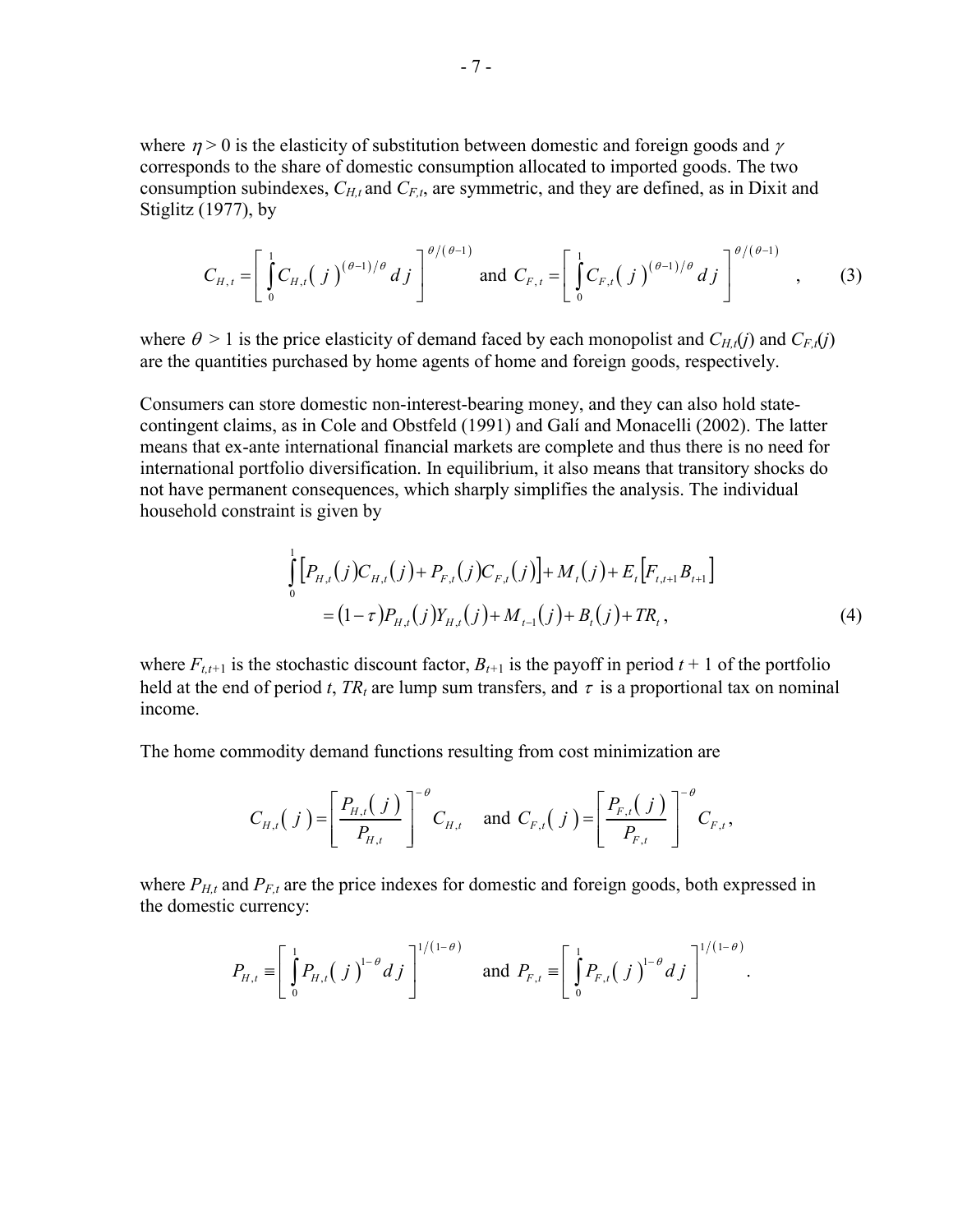Using the definition of total consumption in equation (2), the demand allocation for home and foreign goods is derived:

$$
C_{H,t} = \left(1 - \gamma \right) \left( \frac{P_{H,t}}{P_t} \right)^{-\eta} C_t \quad \text{and } C_{F,t} = \gamma \left( \frac{P_{F,t}}{P_t} \right)^{-\eta} C_t,
$$
 (5)

where  $P_{t} \equiv (1 - \gamma)(P_{H,t})^{1-\gamma} + \gamma(P_{F,t})$  $P_t \equiv \left[ (1 - \gamma) (P_{H,t})^{1-\eta} + \gamma (P_{F,t})^{1-\eta} \right]^{1/\eta}$  is the consumer price index (CPI).

Plugging equation (5) into budget constraint (4), a new expression for the latter in terms of the composite good can be obtained:

$$
P_{t}C_{t} + M_{t}(j) + \mathbb{E}_{t}[F_{t,t+1}B_{t+1}] = (1-\tau)P_{H,t}(j)Y_{H,t}(j) + B_{t}(j) + M_{t-1}(j) + TR_{t}.
$$
 (6)

The home agent's problem is to choose paths for consumption, money, and the output of good *j*. Therefore, the representative consumer chooses his optimal holdings of contingent bonds,  $B(i)$ , and money,  $M(i)$ , to maximize his expected utility (equation (1)) subject to the budget constraint (equation (6)). It follows that the first-order necessary conditions (FONCs) are

$$
\beta E_t \left[ \frac{u_c(C_{t+1}) P_t}{u_c(C_t) P_{t+1}} \right] = E_t \left[ F_{t,t+1} \right],\tag{7}
$$

and

$$
u_c(C_t) = h_m \left(\frac{M_t}{P_t}\right) \frac{1}{P_t} + \beta E_t \left[u_c(C_{t+1}) \frac{P_t}{P_{t+1}}\right].
$$
\n(8)

Equation (7) represents the traditional intertemporal Euler equation for total real consumption, while equation (8) corresponds to the intertemporal Euler equation for money.

The problem is analogous for the rest of the world, although the crucial assumption here is that the share of goods that are not produced within the economy is insignificant. The Euler equation for the rest of the world would thus be

$$
\beta E_t \left[ \frac{u_c^*(C_{t+1})}{u_c^*(C_t^*)} \frac{P_t^*}{P_{t+1}^*} \frac{S_t}{S_{t+1}} \right] = E_t \left[ F_{t,t+1} \right]. \tag{9}
$$

Combining and iterating equations (7) and (9) yields

$$
u_c(C_t) = \kappa u_c^*(C_t^*)Q_t,
$$
\n(10)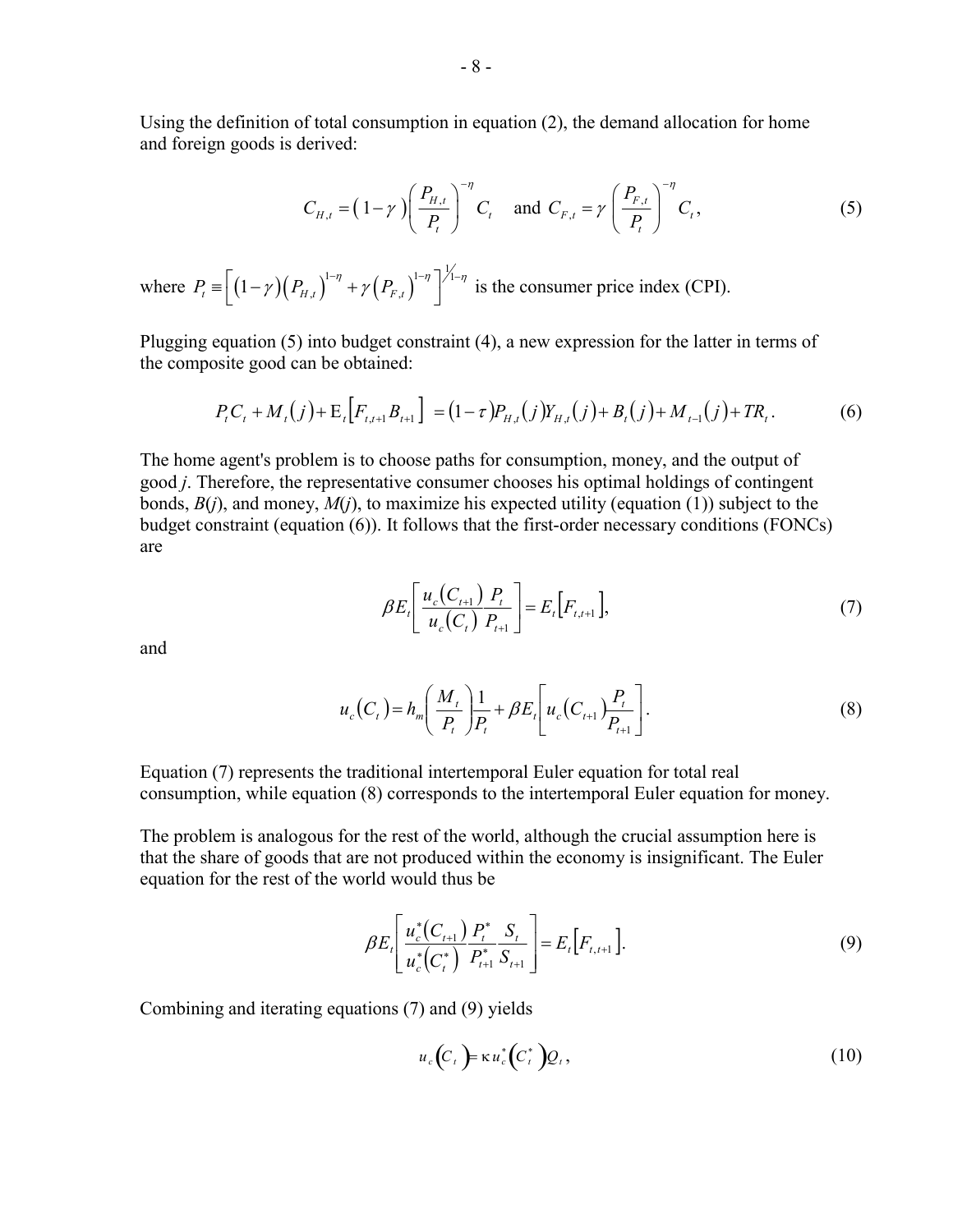where  $Q_t = (S_t P_t^*)/P_t$  is the real exchange rate and  $\kappa$  is a constant that depends on initial wealth differences. The assumption of complete markets thus leads to equation (10), which associates home consumption with the consumption of the rest of the world and with a switching factor given by the real exchange rate.<sup>12</sup>

The model employs a price-setting process that follows Calvo (1983), in which firms are able to change their prices only with some probability, independently of other firms and the time elapsed since the last adjustment. It is assumed that producers behave as monopolistic competitors. Each firm faces the following demand function:

$$
y_{H,t}^d(j) = \left[ \frac{p_{H,t}(j)}{P_{H,t}} \right]^{-\theta} C_{H,t}^A,
$$
\n(11)

where  $C_{H,t}^A = C_{H,t} + C_{H,t}^*$ .

1

Recall that the economy has a continuum of measure 1 of consumer-producers indexed by  $j \in (0,1)$ , where each consumer-producer has the same expected profit function. It follows that the objective function can be written as

$$
E_{t-1}\left[\sum_{k=0}^{\infty} \alpha^{k} \beta^{k} \Lambda_{t+j}\left\{\frac{p_{H,t}(j)}{P_{H,t+k}}\left[\frac{p_{H,t}(j)}{P_{H,t+k}}\right]^{-\theta} C_{H,t+k}^{A} - \frac{W_{t+k}}{P_{H,t+k}} \frac{V[p_{H,t}(j)/P_{H,t+k}}{\widetilde{Z}_{t+k}}\right]^{-\theta} C_{H,t+k}^{A}\right\}\right],
$$
 (12)

where  $\alpha$  is the probability that consumer-producers maintain the same price of the previous period,  $\Lambda_{t+j}$  is the marginal utility of home goods,  $V(y_{H,t}^d)/\tilde{Z}_t$  is the input requirement function,  $\widetilde{Z}_t$  is an exogenous economy-wide productivity parameter, and  $W_t$  is the price of the composite input.

The problem of the producers, which is solved in Appendix I, is to choose  $p_{H,t}(j)$  to maximize equation (12) subject to equation (11).

 $12$  The assumption of complete markets has the additional advantage of eliminating foreign asset movements from the dynamics of the economy. As a result, the steady state is unique, in that consumption is independent of the past history of shocks. Thus, the model can be linearized around that unique steady state. This is not possible in standard models of small open economies.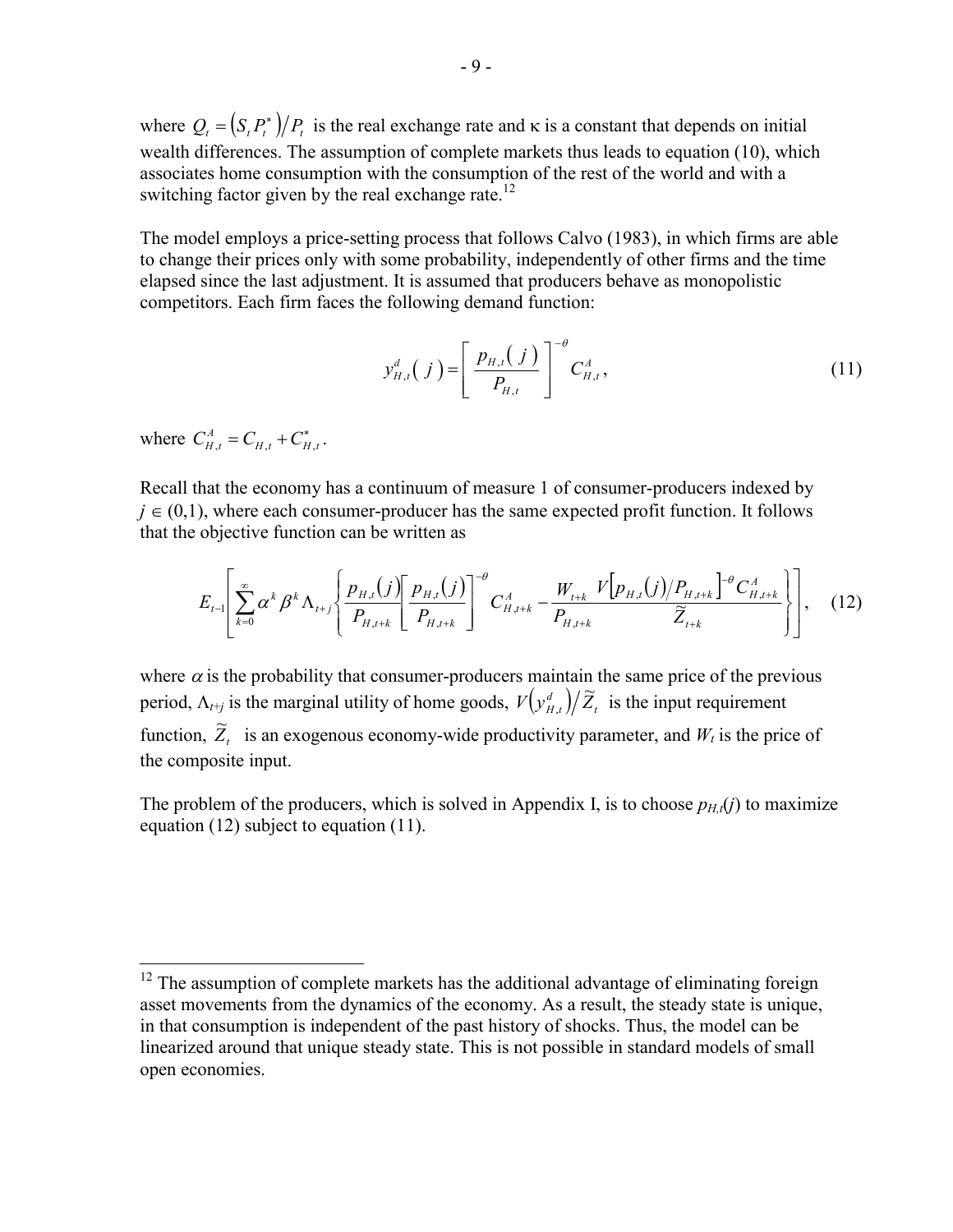#### **B. Government**

The model assumes that the government balances its budget each period. The government budget constraint is thus given by

$$
\tau P_{H,t} Y_{H,t} - T R_t + M_t - M_{t-1} = 0
$$
.

The analysis is restricted to the case in which  $\tau = 1 / (1 - \theta)$ . In this case, the government offsets the market power distortion created by monopolistic competition in the market for differentiated goods. This means that the only distortion in the economy is price rigidity, and offsetting the effects of that distortion is the object of monetary policy.

#### **C. Price Relationships**

Before moving on to the complete log-linearized model, the price relationships involved in the model are defined in log terms. Let  $p_{H,t}$  and  $p_{F,t}$  be the stochastic components of (log) levels of domestic and foreign good prices, respectively, in period *t*. Thus the (log) consumer price index (CPI) can be defined as

$$
p_t = (1 - \gamma) p_{H,t} + \gamma p_{F,t}, \qquad (13)
$$

where  $\gamma$ , a parameter of the utility function, is the share of home goods in the CPI, with  $0 \leq \gamma \leq 1$ . Therefore, the (log) CPI inflation can also be defined as

$$
\pi_t = \left(1 - \gamma\right)\pi_{H,t} + \gamma\,\pi_{F,t},\tag{14}
$$

where  $\pi_{H,t} = p_{H,t} - p_{H,t-1}$  is domestic inflation and  $\pi_{F,t} = p_{F,t} - p_{F,t-1}$  denotes foreign inflation. Depending on the choice of the inflation target (CPI versus domestic inflation), <sup>π</sup>*<sup>t</sup>* and  $\pi_{H,t}$  will be measured as deviations from a constant mean, which equals the constant inflation target.

The (log) real exchange rate can similarly be defined as

$$
q_{t} \equiv s_{t} + p_{t}^{*} - p_{t} \Rightarrow q_{t} = (1 - \gamma) (s_{t} + p_{t}^{*} - p_{H,t}), \qquad (15)
$$

where *s*, represents the (log) nominal exchange rate and where it has included the key assumption that the rest of the world behaves as a closed economy, that is,  $p_t^* = p_{F,t}^*$ . In other words, it is assumed that the rest of the world's consumption of foreign goods (that is, of the goods produced by the home economy) is negligible.<sup>13</sup>

1

 $13$  Galí and Monacelli (2002) use the same approximation.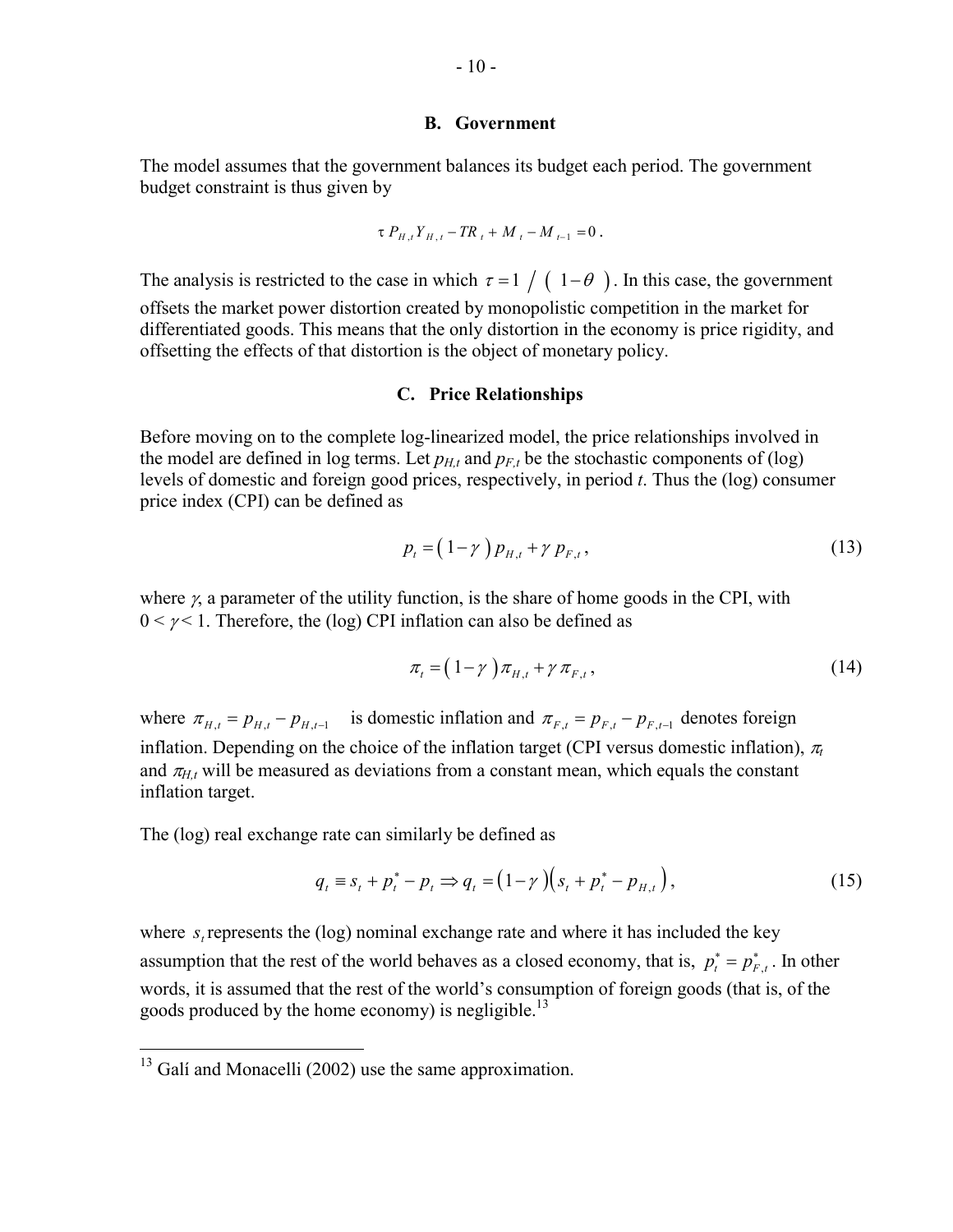#### **D. The Log-Linearized Model**

This section presents the complete log-linearized model of this open economy. Additional details are presented in Appendix I. Lowercase variables denote percent deviations from the steady state, and ratios of capital letters without time subscript denote steady-state values of the respective ratios. The complete log-linearized model is expressed in terms of three blocks of equations: aggregate demand, aggregate supply, and monetary policy rules and stochastic processes.

#### **Aggregate Demand**

Aggregate demand in this economy is given by

$$
x_{t} = E_{t}[x_{t+1}] + \phi_{\pi} E_{t}[\pi_{H,t+1}] - \phi_{s}(E_{t}[s_{t+1}] - s_{t}) - \frac{1}{\sigma}i_{t} - (1 - \rho_{z})z_{t} + \gamma(1 - \rho_{y^{*}})y_{t}^{*},
$$
\n(16)

where  $\phi_{\pi} = \left[ \left( 1 - \gamma \right) / \sigma + \gamma \eta \left( 2 - \gamma \right) \right]$ ,  $\phi_{\pi} = \gamma \left[ \eta(2 - \gamma) - 1/\sigma \right]$ ,  $0 \le \rho_{\pi} \le 1$ , and  $0 \le \rho_{\pi} \le 1$ . Note that  $i_t = (P_{t+1}/P_t)E_t|F_{t+1}|$  is the nominal interest rate, while  $y_t^* = c_t^*$  is foreign output, which follows a stationary univariate AR(1) process.

Equation (16) represents a nontraditional IS curve that relates the output gap not only to the interest rate, but also to the expected future output gap and current and expected future nominal exchange rates. A nominal depreciation, and consequently a real depreciation, raises aggregate demand, because it shifts demand from foreign goods to domestic output (foreign prices are given, and any repercussion effects from the home economy to the rest of the world are neglected).

#### **Aggregate Supply**

Aggregate supply is obtained by log-linearizing the first-order condition of the price setting problem. It follows that

$$
\pi_{H,t} = \beta E_t \Big[ \pi_{H,t+1} \Big] + \lambda_x x_t + \lambda_q \Big( s_t + p_t^* - p_{H,t} \Big), \tag{17}
$$

and

$$
\pi_t = \gamma \, \pi_{H,t} + (1 - \gamma) \big( s_t - s_{t-1} \big) \,, \tag{18}
$$

where  $\lambda_x = \{ [(1 - \alpha)(1 - \alpha \beta)] / \alpha (1 + \varepsilon \theta) \}$ ,  $\lambda_q = \lambda_x \gamma$ , and  $z_t$  is an economy-wide productivity shock.

Equation (17) embeds the staggered price setting formulation of Calvo (1983) described earlier, giving rise to the dynamic version of the aggregate supply schedule for domestic goods. Current domestic inflation depends on expected future domestic inflation, current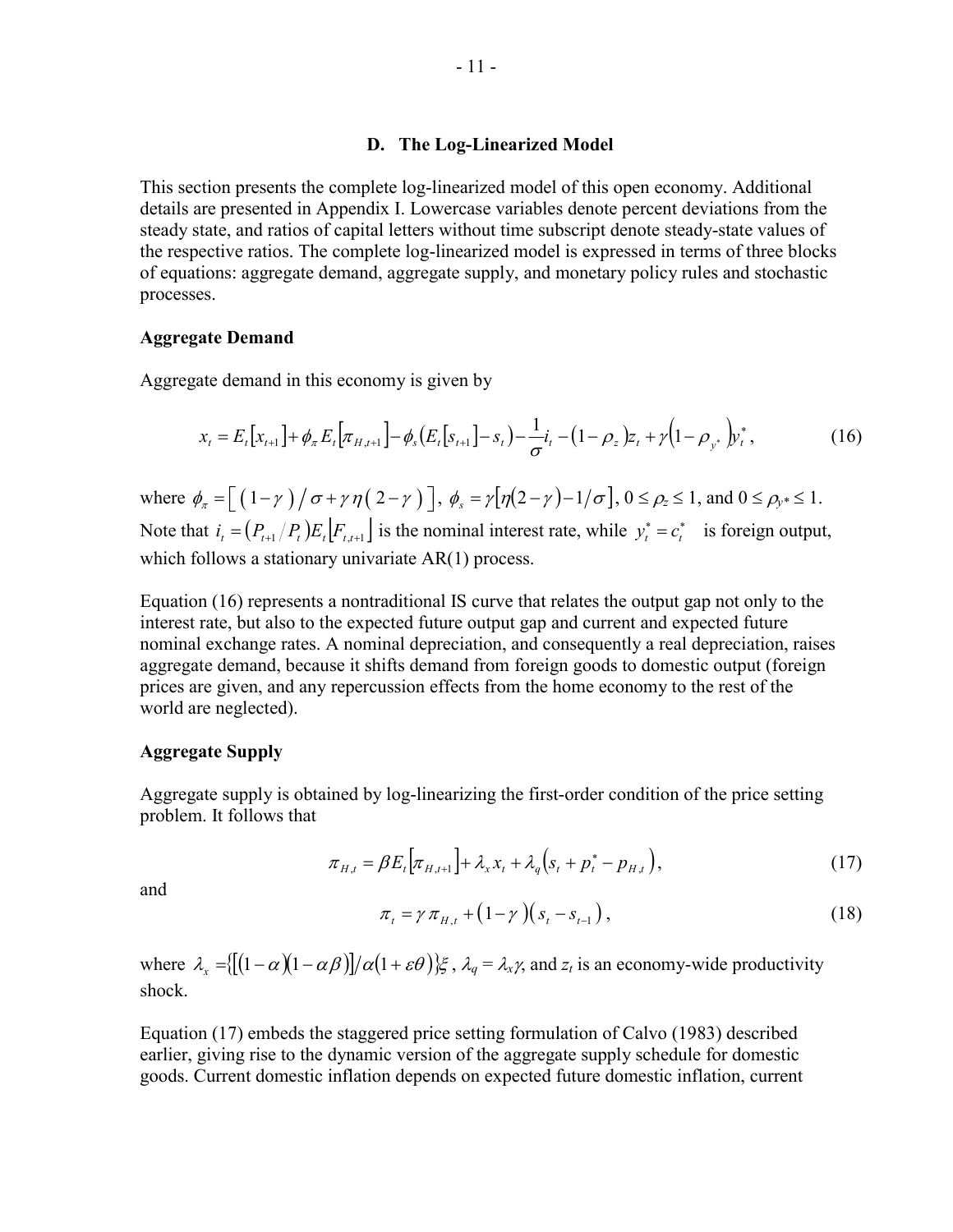domestic output, and the terms of trade. This reflects the forward-looking nature of price setting, stemming from the implicit costs of changing prices.

Equation (18) defines CPI inflation in terms of domestic inflation and accumulated nominal exchange rate depreciation. Derivation of this equation assumes that foreign prices are constant.

# **Uncovered Interest Parity Condition**

 $\overline{a}$ 

The uncovered interest parity condition is given by

$$
i_t = i_t^* + E_t[s_{t+1}] - s_t, \qquad (19)
$$

which relates the movements of the interest rate differentials to the expected variations in the nominal exchange rate.

#### **Monetary Policy Rules and Stochastic Processes**

It is assumed that the central bank manages a short-term nominal interest rate according to an open economy variant of the Taylor rule. Specifically, the model considers a rule in which the central bank adjusts the current nominal interest rate in response to expected inflation, the current output gap, the current exchange rate, and the lagged interest rate. In general, this kind of rule describes the variation of short-term interest rates relatively well.<sup>14</sup>

As Clarida, Galí, and Gertler (1998) suggest, the current interest rate depends on the interest rate target and lagged interest rate, i.e., there is a degree of interest rate smoothing, given by  $\rho_i$ . The assumption behind this point is that monetary authorities are concerned about interests rate volatility, because it is costly in terms of market information, and consequently investment and growth. Thus,

$$
i_t = (1 - \rho_i)\overline{i}_t + \rho_i i_{t-1},\tag{20}
$$

where  $\bar{i}_i$  is the nominal interest target toward which the central bank gradually adjusts the interest rate, given by

$$
\bar{t}_t = \chi_{\pi} E_t \left[ \overline{\pi}_{t+k} - \overline{\pi} \right] + \chi_{\pi} x_t + \chi_{\pi} s_t , \qquad (21)
$$

where  $\chi_{\pi} > 1$ ,  $\chi_{\chi} \ge 0$ , and  $\chi_{\chi} \ge 0$  and where  $\pi_{t,k} = \tilde{\pi}_{t+k} - \bar{\pi}$ ,  $\tilde{\pi}_{t+k}$  denotes the percent change in the price level between periods *t* and  $t+k$ , and  $\bar{\pi}$  is the inflation target.<sup>15</sup> It is important to

<sup>&</sup>lt;sup>14</sup> See Clarida, Galí, and Gertler (1998 and 2000) and Rotemberg and Woodford (1998b).

 $15$  The assumption is that the inflation target is constant and equal to 0. Since the target is constant, there are no changes if this is greater than zero. However, as Bernanke, Laubach, (continued…)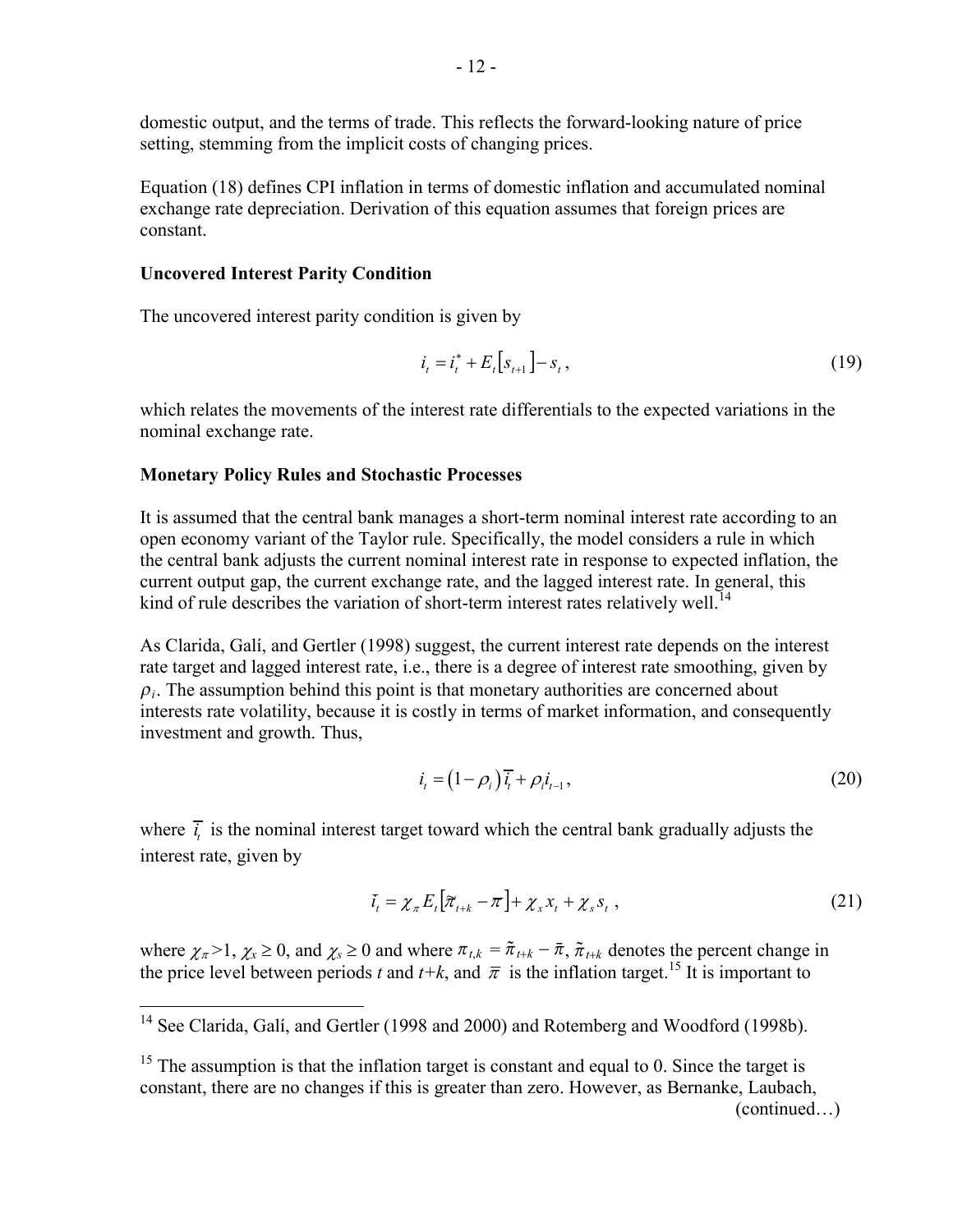note that the policy rule used by the monetary authority depends on expected future inflation. Higher than expected future inflation raises current nominal interest rate target. Batini and Haldane (1998) also consider this kind of policy rule. They conclude that inflation forecastbased policy rules embody all information useful for predicting future inflation, and can achieve a high degree of output smoothing.

Including the term  $\chi$ <sub>s</sub> in the policy rule helps to reproduce the behavior of nominal exchange rates. Depending on the degree of control that the central bank exercises over the nominal exchange rate—the value of  $\chi$ <sub>s</sub>—it will imply the type of regime that the country has chosen. In other words, if  $\chi_s = 0$ , it means that the central bank does not care about deviations of the nominal exchange rate, i.e., the economy has a flexible exchange rate. On the other hand, if  $\chi_s > 0$ , it means that the central bank acts if there is some deviation of the nominal exchange rate of its current target or steady state value. Thus, this case corresponds to a managed exchange rate, and in the extreme to a fixed exchange rate.

Therefore, plugging equation (21) into equation (20), the monetary policy rule is given by<sup>16</sup>

$$
i_{t} = \rho_{i} i_{t-1} + \nu_{\pi} E_{t} [\pi_{t+k}] + \nu_{x} x_{t} + \nu_{s} s_{t} + \epsilon_{t},
$$
\n(22)

Mishkin, and Posen (1999) pointed out, the policy recommendation should consider a rate above 0, because price indices may be biased upward. The main reasons are: first, price indices consider fixed weights, and hence they do not take into account the possibility of substitution in consumption from goods whose prices are rising to substitutes goods with lower prices. Second, the price indices, in general, do not adjust for new goods or improvement in quality. Thus, higher prices―due to higher quality―should not be counted as inflation. There are also well-known economic reasons, such as rigid downward nominal wages and low level of nominal interest rates.

 $\overline{a}$ 

<sup>16</sup> An important consideration is in order about the definition of inflation targeting. Some authors argue, as in McCallum and Nelson (1999) and Batini and Haldane (1998), that inflation targeting is the case in which the monetary policy instrument responds to alternative variables, such as inflation, output, and exchange rates. Other authors led by Lars Svensson stress that targeting one or several variables means minimizing a loss function that is increasing in the deviation between the target variable(s) and the target level(s). He pointed out, that "the best way to minimize such a loss function is then to respond optimally with the instrument to the determinants of the target variables, that is, the state variables of the economy." Therefore, these two definitions would be similar only if there were a one to one relation between the variables in the reaction function and the loss function. Leitemo (1999) suggests that there are advantages in committing to a specific interest rate rule instead of letting the monetary authority discretionarily decide on the inflation targeting policy. The present paper examines equilibria resulting from commitment to alternative instrument rules.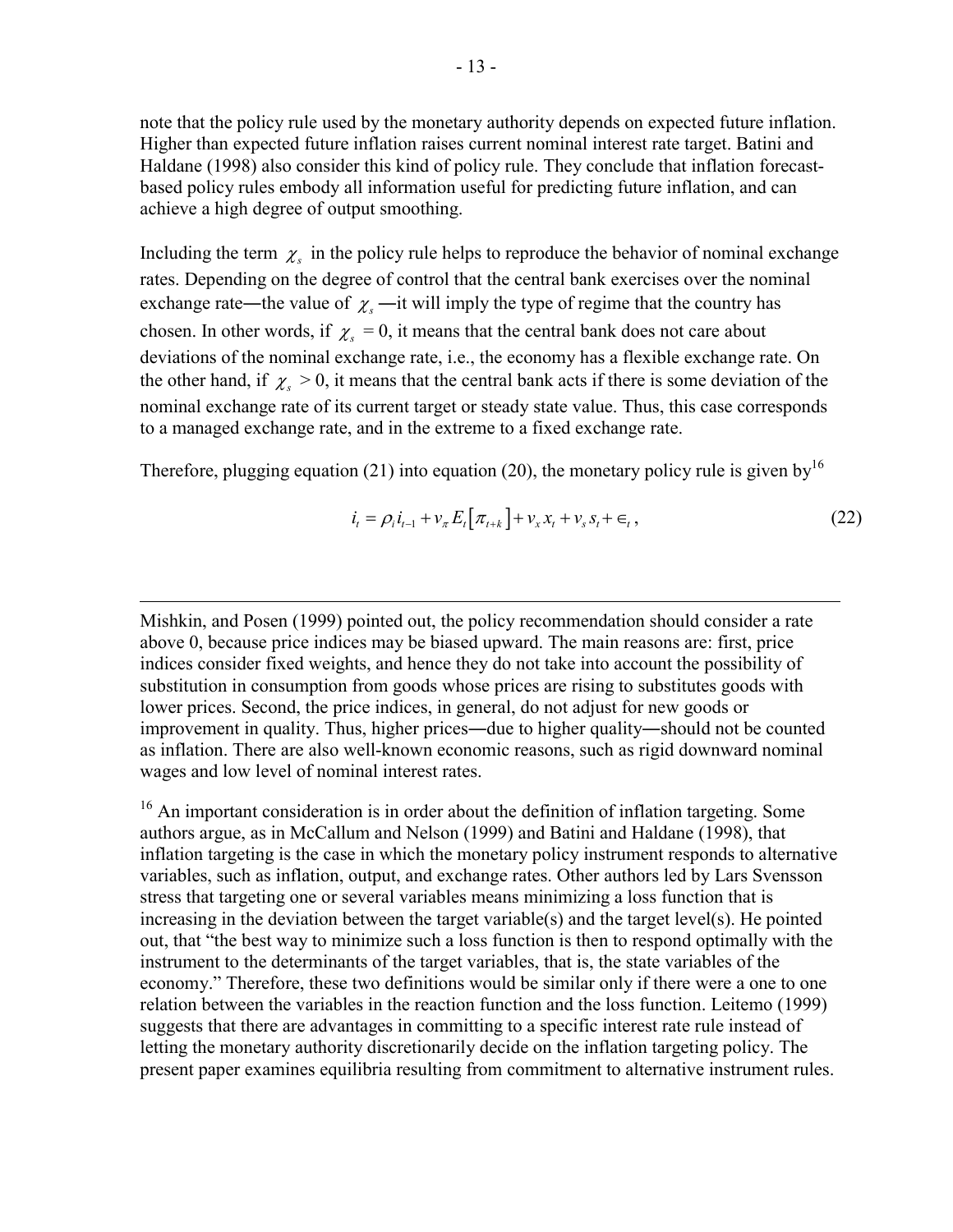where  $v_{\pi} = (1 - \rho_i)\chi_{\pi}$ ,  $v_x = (1 - \rho_i)\chi_x$ ,  $v_s = (1 - \rho_i)\chi_s$ , and  $\epsilon_t$  is an interest rate shock. This shock has two interpretations: it may capture deliberate decisions to deviate temporarily from its systematic rule, and/or erratic monetary policy if there is, for example, another monetary policy instrument.

Finally, equations (23), (24), (25), and (26) describe the evolution of foreign interest rate, foreign output, productivity, and domestic interest rate shocks respectively.

$$
r_t^* = \rho_{r^*} r_{t-1}^* + \varepsilon_t^{r^*},
$$
\n(23)

$$
y_t^* = \rho_{y^*} y_{t-1}^* + \varepsilon_t^{y^*}, \tag{24}
$$

$$
z_t = \rho_z z_{t-1} + \varepsilon_t^z, \tag{25}
$$

$$
\epsilon_t = \rho_{\epsilon} \epsilon_{t-1} + \varepsilon_t^{\epsilon} \,. \tag{26}
$$

where  $\varepsilon_t^{r^*}$ ,  $\varepsilon_t^{y^*}$ ,  $\varepsilon_t^z$ , and  $\varepsilon_t^{\epsilon}$  are independent and identically distributed (i.i.d.) shocks with zero mean and variance  $\sigma_{r^*}^2 = 0.25$ ,  $\sigma_{y^*}^2 = 1$ ,  $\sigma_z^2 = 1$ , and  $\sigma_{\epsilon}^2 = 0.25$ .

#### **E. Welfare Criterion**

To evaluate the welfare implications of alternative monetary policy rules and exchange rate regimes a welfare criterion is needed. This welfare criterion is based on expected social loss. Social loss is, in turn, assumed to depend on the deviations of output and inflation from their steady-state values, and possibly on other variables. The assumptions on social loss may be seen as an approximation of some aggregate of the welfare of consumer-producers.

Therefore, the welfare criterion of the home country, disregarding liquidity effects, is defined broadly  $as<sup>17</sup>$ 

$$
L_t = \psi_{\pi} \pi_{H,t}^2 + \psi_{x} x_t^2 + \psi_{q} q_t^2.
$$
 (27)

After taking unconditional expectations, the loss function becomes

1

$$
E[L_t] = \psi_{\pi} \operatorname{Var}[\pi_{H,t}] + \psi_{\pi} \operatorname{Var}[x_t] + \psi_{q} \operatorname{Var}[q_t]
$$

 $17$  The instrument of the monetary authority is the short nominal interest rate. This implies that the behavior of monetary aggregates plays no essential role in the analysis.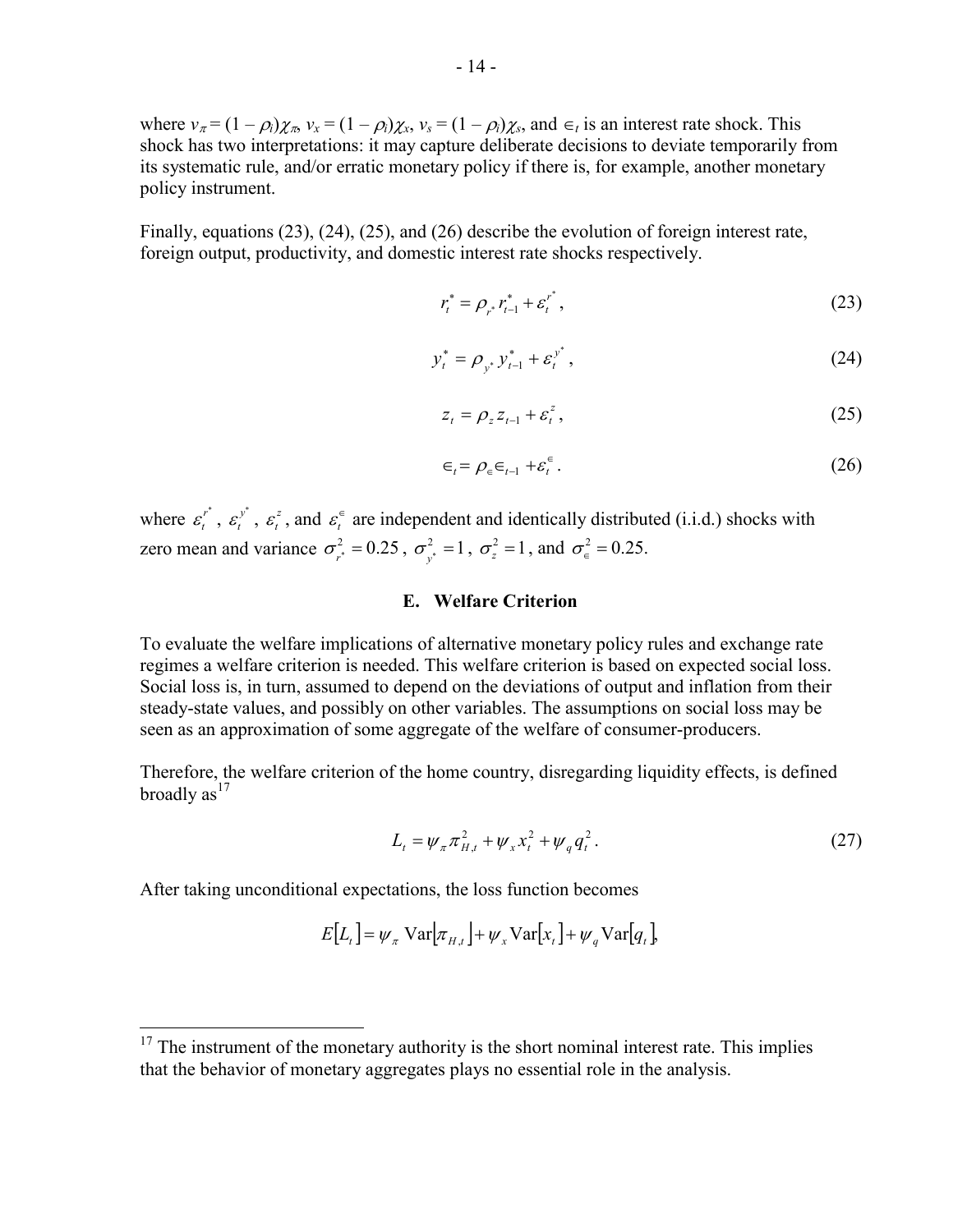where  $\text{Var}[\pi_{H_t}]$ ,  $\text{Var}[x_t]$ , and  $\text{Var}[q_t]$  are the unconditional variances of domestic inflation, the output gap, and the real exchange rate, respectively.

The fact that the loss function considers domestic inflation can be justified in the context of the Calvo (1983) staggered setup. As Woodford (1996, 1999, 2001), Rotemberg and Woodford (1998a, 1998b), and Benigno (2000) show in detail, staggering inflation causes the dispersion of relative prices, which is costly for output and welfare. Since domestic prices are sticky in the model, ongoing domestic inflation causes such relative price distortions. Designing the optimal monetary policy involves minimizing equation  $(27)^{18}$ . The strategy of this paper is to compare alternative (nonoptimal) policy rules using this benchmark criterion. It is assumed that the welfare criterion for the small open economy includes not only variations in output and inflation, as is standard in the closed economy case, but also changes in the real exchange rate. In particular, the paper analyzes the broad case in which the loss function considers the following weights:  $\psi_{\pi} = 1.5$ ;  $\psi_{\pi} = 0.5$ ; and  $\psi_{q} = 0.5$ .

To make sure that the results do not depend on the particular specification of the loss function, with different weights for inflation, output gap, and the real exchange rate were considered. In general, the main conclusions do not differ with alternative reasonable parameter values.

# **III. MODEL SIMULATIONS**

This section describes the results of some quantitative experiments indicating how inflation targeting can influence business cycle dynamics within the DNK framework. Specifically, the paper considers three types of exercises. First, the model compares flexible versus managed exchange rates, considering both CPI and domestic inflation targeting. Second, the model studies how the choice between CPI inflation and domestic inflation targets influences the behavior of output, inflation, interest and exchange rates. Finally, the analysis contrasts differences between strict and flexible inflation targeting.

#### **A. Model Parametrization**

For parameter values, standard values that appear in the traditional related literature are chosen, which are in order of magnitude with Chilean estimations (forecast-based policy rule). The first subsection presents estimates of the Central Bank of Chile's feedback rule found in Parrado (2000), while the second subsection considers the choice of parameter values from the traditional literature.

<sup>&</sup>lt;sup>18</sup> See Svensson (2000) for a detailed derivation of an optimal reaction function under the Calvo (1983) scheme. See also Parrado and Velasco (2002) for solution methods similar to those based on Obstfeld and Rogoff (1995).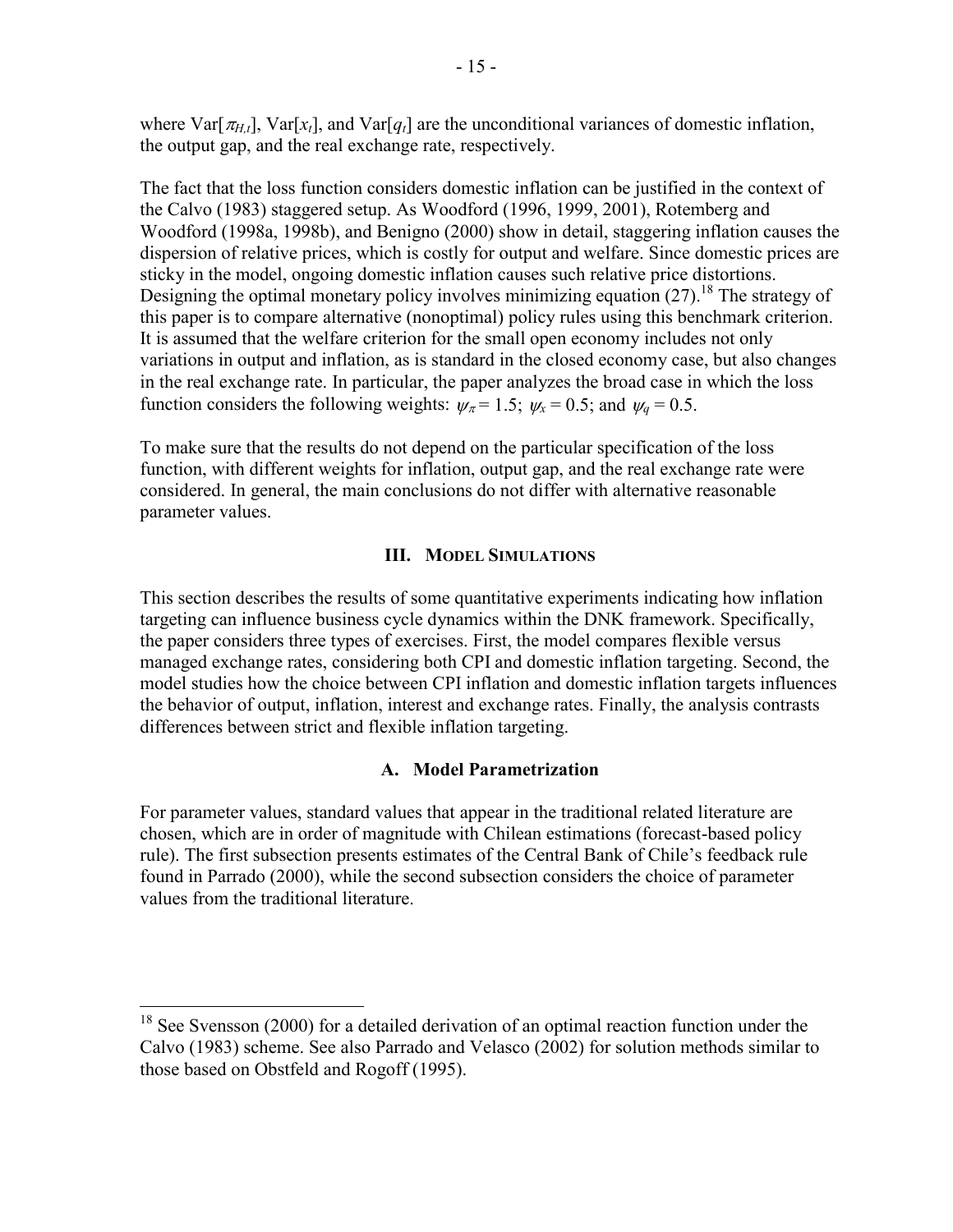# **Monetary Policy Rule**

Empirical research suggests that many countries have used anticipated future inflation rather than current or lagged inflation. Parrado (2000) employs generalized method of moments (GMM) to show that the Central Bank of Chile's actions during the 1990s were driven mainly by an inflation-forecast-based policy rule. Table 1 reports GMM estimates of coefficients  $\chi_{\pi}$ ,  $\chi_{\chi}$ ,  $\chi_{\chi}$ , and  $\rho_i$  using monthly time series from 1990:12 to 1999:02. These estimates yield several results. First, the coefficient associated with expected inflation is greater than one; this indicates that whenever expected inflation rose, the Central Bank of Chile reacted by increasing real interest rates aggressively. Second, the coefficient that captures interest inertia is low ( $\rho_i \approx 0.5$ ), which suggests that the monetary authority reacted, to some extent, independently of the level of past interest rates. Third, the coefficient associated with output does not have the expected sign, but it is not significant.<sup>19</sup> Therefore, the hypothesis that  $\chi$  is 0 cannot be rejected. Finally, estimates of  $\chi$ <sub>s</sub> (the coefficient that measures the sensitivity to the exchange rate) are high and significant. This indicates that the Central Bank of Chile was trying to stabilize exchange rates during the 1990s.

| Tuoto T. Olittii Louthuuono ol ulo Contrui Duini ol Chilo o Rouotton Funotton |            |                   |          |        |                 |  |  |
|-------------------------------------------------------------------------------|------------|-------------------|----------|--------|-----------------|--|--|
| Reaction to<br>inflation                                                      | $\chi_\pi$ | $\chi_{\text{x}}$ | $\chi_s$ |        | <i>p</i> -value |  |  |
| Expected inflation                                                            | 1.98       | $-0.18$           | 3.34     | 0.50   | 0.06            |  |  |
| (6 periods ahead)                                                             | (0.61)     | (2.16)            | (1.92)   | (0.15) |                 |  |  |
| Expected inflation                                                            | 2.03       | $-0.22$           | 3.33     | 0.50   | 0.06            |  |  |
| (3 periods ahead)                                                             | (0.63)     | 1.97              | (1.90)   | (0.15) |                 |  |  |
| Current inflation                                                             | 3.50       | 3.01              | 1.45     | 0.73   | 0.07            |  |  |
|                                                                               | 2.77       | (5.02)            | (4.06)   | (0.18) |                 |  |  |

Table 1. GMM Estimations of the Central Bank of Chile's Reaction Function<sup>a</sup>

a. The set of instruments includes one to six, nine, and twelve lags of inflation, output, the interest rate, commodity price inflation, and money growth. Standard deviations are in parentheses.

In sum, from the estimations it is possible to deduce that the Central Bank of Chile tried to stabilize only inflation (ignoring output stabilization), directly through the inflation target and indirectly through the nominal exchange rate and the current account.<sup>20</sup>

# **Other Parameter Values**

<u>.</u>

The following parameter values are selected both from traditional related literature and from current Chilean data. The quarterly discount factor is set at  $\beta$  = 0.99. The share of domestic goods in total home consumption is assumed to be  $\gamma = 0.29$ , which is equivalent to the average share of Chilean imports in its GDP over the period 1998–2000. The probability that

 $19$  It is worth noting that the official mandate of the Central Bank of Chile considers two main objectives: inflation stability and current account stability.

 $20$  The estimates in Parrado (2000) do not differ significantly between CPI and domestic inflation.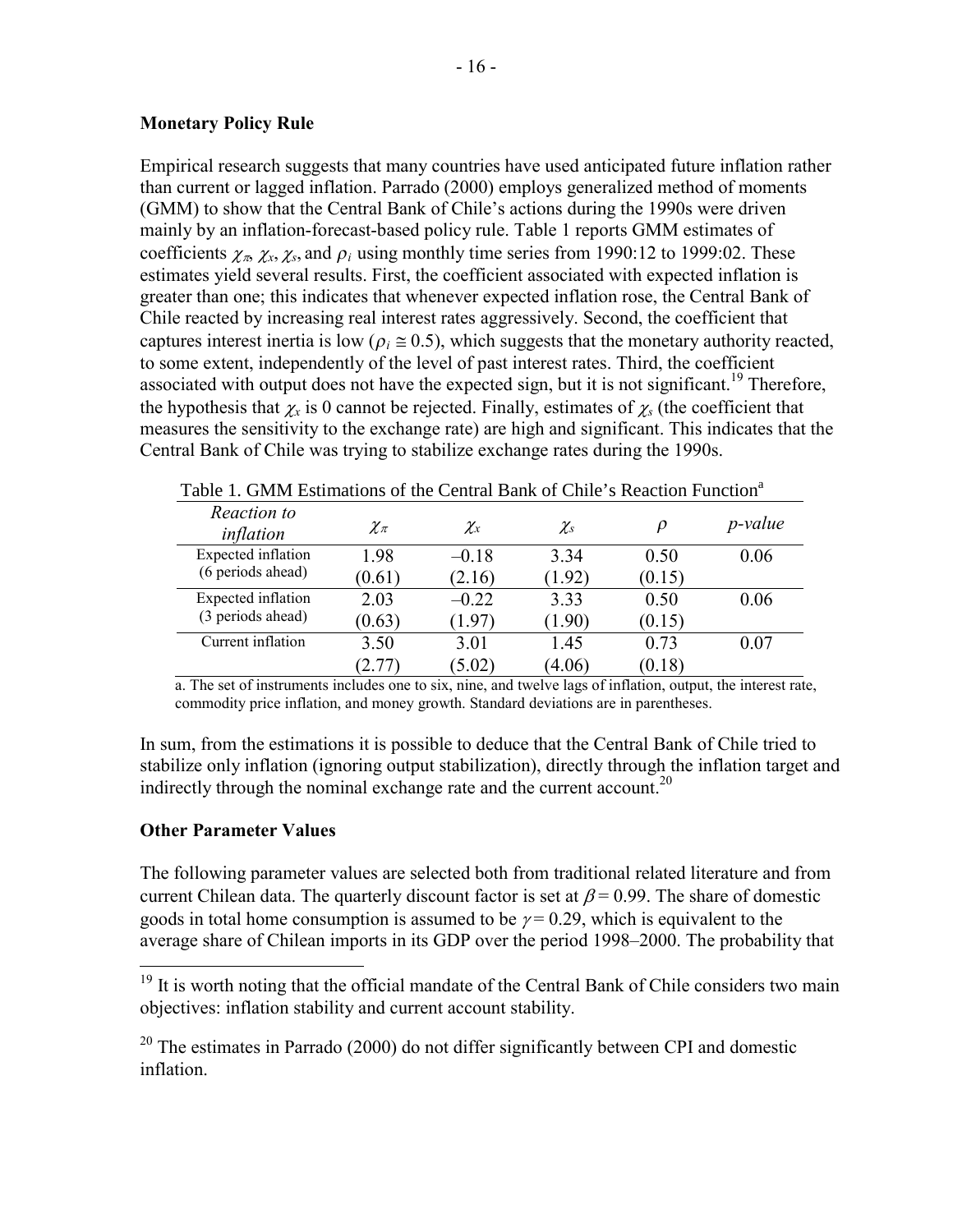a firm does not change its price within a given period,  $\alpha$ , is set equal 0.75, which implies that the frequency of price adjustment is four quarters. The price demand elasticity or the degree of monopolistic competition,  $\theta$ , is set at 4.33. It is assumed that  $\sigma = 1$ , which corresponds to log utility, and it is also assumed that the elasticity of substitution between domestic and foreign goods,  $\eta$ , equals 1.5.

In the policy rule (equation (22)), the degree of interest rate smoothing,  $\rho_i$ , is equal to 0.7 and the coefficient of inflation,  $\chi_{\pi}$  is 1.5. The simulations compare rules with  $\chi_{\rm x} = 0.5$  against  $\chi_{\rm x}$  = 0.0 and rules with  $\chi_{\rm s}$  = 0 against  $\chi_{\rm s}$  = 3.34.

Finally, the serial correlation parameters for foreign interest rate, foreign output, productivity, and domestic interest rate shocks,  $\rho_{r^*}, \rho_{r^*}, \rho_{r^*}$  and  $\rho_{\epsilon}$ , respectively, are set equal to 0.8.

#### **B. Model Solution**

The dynamic system is given by equations (16), (17), (19), and (22) and by the definition of domestic inflation,  $\pi_{H,t} = p_{H,t} - p_{H,t-1}$ . In matrix form, the system is the following:

$$
E_t[\mathbf{k}_{t+1}] = \mathbf{A}\mathbf{k}_t + \mathbf{B}\mathbf{v}_t, \qquad (28)
$$

where  $\mathbf{k}_t$  is a vector of endogenous variables,  $\mathbf{k}_t = (y_t, \pi_{H,t}, s_t, i_{t-1}, p_{H,t-1})$ , A is a five-by-five

matrix of coefficients, **B** is a five-by-four matrix of coefficients, and  $\mathbf{v}_t = (r_t^*, y_t^*, z_t, \epsilon_t)$ . The dynamic system has two predetermined variables,  $i_{t-1}$  and  $p_{H_{t-1}}$ , and three nonpredetermined variables,  $y_t$ ,  $\pi_{H_t}$ , and  $s_t$ . As shown in Blanchard and Kahn (1980), if the number of eigenvalues of **A** outside the unit circle is equal to the number of nonpredetermined variables—in this case three—then there exists a unique rational expectations solution to system (28).

The strategy is to transform the model into canonical form. Let  $A = QJO^{-1}$ , where **J** is the Jordan matrix associated with **A**, and **Q** is the corresponding matrix of eigenvectors. It is possible to define the vector of canonical variables as  $\mathbf{w}_t = \mathbf{Q}^{-1}\mathbf{k} = (a_t, b_t)$ , where  $a_t$  and  $b_t$  are associated with the unstable and stable eigenvalues, respectively. Let **J** and **Q** be the corresponding partition of the Jordan matrix and matrix of eigenvectors, respectively, with

$$
\mathbf{J} = \begin{bmatrix} J_a & 0 \\ 0 & J_b \end{bmatrix} \text{ and } \mathbf{Q} = (Q_a, Q_b).
$$

Thus, system (28) can be rewritten as

$$
E_t \begin{bmatrix} a_{t+1} \\ b_{t+1} \end{bmatrix} = \begin{bmatrix} J_a & 0 \\ 0 & J_b \end{bmatrix} \begin{bmatrix} a_t \\ b_t \end{bmatrix} . \tag{29}
$$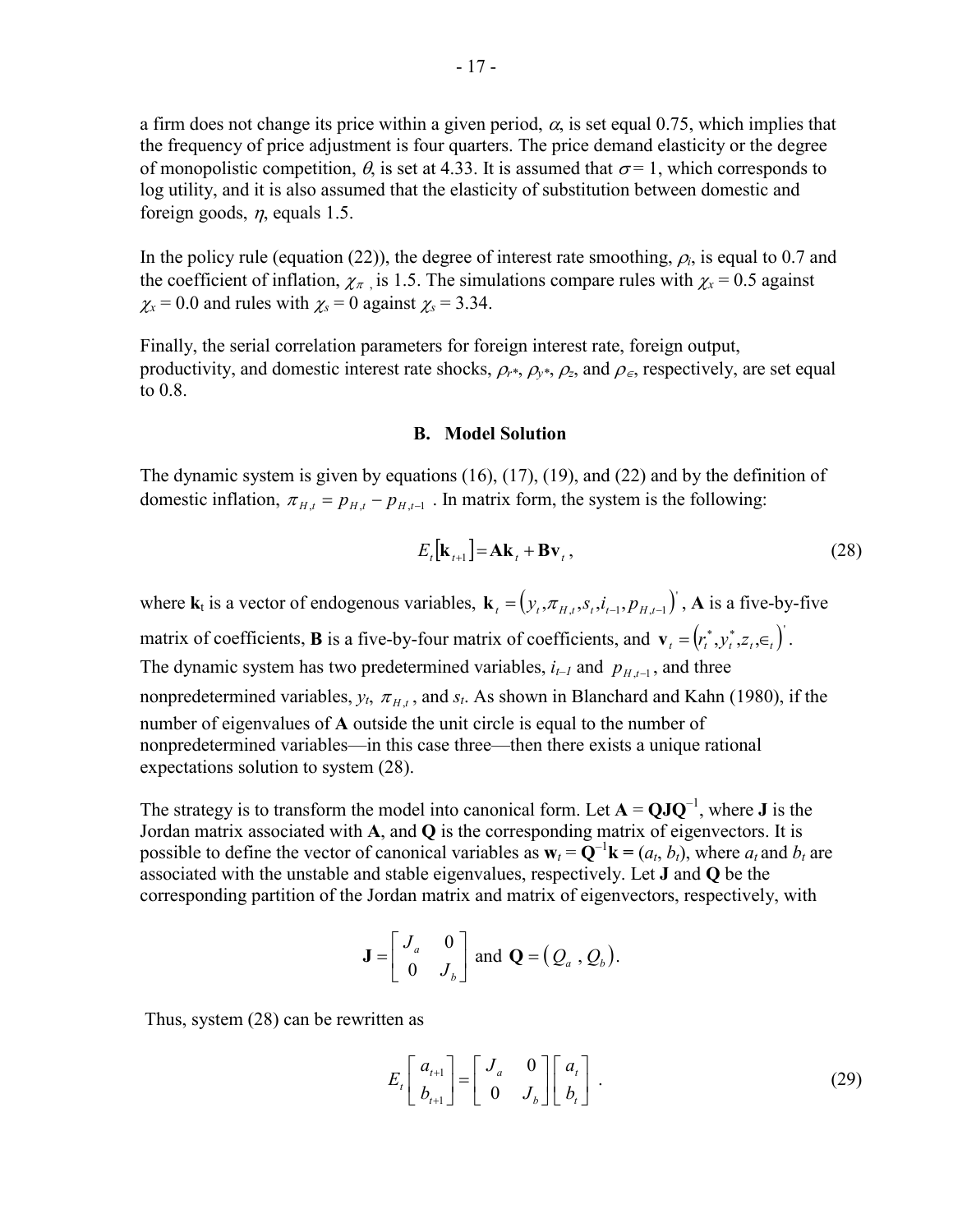The canonical system requires to set  $a_t = 0$ ,  $\forall t$ , to rule out explosive solutions. If the number of eigenvalues outside the unit circle is equal to the number of nonpredetermined variables, the appropriate normalization choice is

$$
b_t = \begin{bmatrix} i_{t-1} \\ p_{H,t-1} \end{bmatrix}.
$$
 (30)

It is known that  $i_{t-1}$  and  $p_{H_{t-1}}$  are predetermined, and therefore  $b_{t+1} = E_t[b_{t+1}]$ . This implies that  $b_t = \varphi_b b_{t+1}$ , where  $\varphi_b$  is a two-by-two matrix with the two stable eigenvalues in the diagonal. This type of equilibrium implies that output, inflation, the real exchange rate, and the interest rate converge monotonically toward their steady states.

#### **IV. RESULTS AND COMPARISONS**

Four types of aggregate shocks are considered: foreign interest rate shocks, foreign output shocks, technology shocks, and domestic interest rate shocks. Each shock is a first-order process, as described above. As Rotemberg and Woodford (1998a) stress, one has to present unconditional standard deviations to obtain a policy evaluation criterion that is not subject to any problem of time consistency. In other words, the analysis does not impose any condition on the current state of the economy at the particular date at which the policy action is to be taken. Selected unconditional standard deviations for each shock are reported in Appendix II for all exercises.

The foreign interest rate shock has effects on both regions: the open economy and the rest of the world. Therefore, whenever an unanticipated increase of 25 basis points in the foreign nominal interest rate is experienced, a negative shock in foreign output with variance 3.76 is included. $21$ 

Finally, each subsection presents the impulse-response functions of key variables to different stochastic disturbances for different exchange rate regimes and inflation targeting regimes.

#### **A. Flexible Versus Managed Exchange Rates**

Figures 1 and 2 display the responses of the small open economy to different types of shocks under two different scenarios: a floating exchange rate regime and a managed exchange rate regime. In addition, Figure 1 presents the impulse response functions in the presence of domestic inflation targeting, whereas Figure 2 takes into consideration CPI inflation targeting.

 $2<sup>1</sup>$  To obtain the variance of the rest of the world's variables, the dynamic behavior of the rest of the world is computed assuming that the consumption of domestic goods is negligible. It is also assumed that the foreign monetary authority follows a traditional Taylor rule with parameters  $\chi_{\pi^*} = 1.5$  and  $\chi_{v^*} = 0.5$ .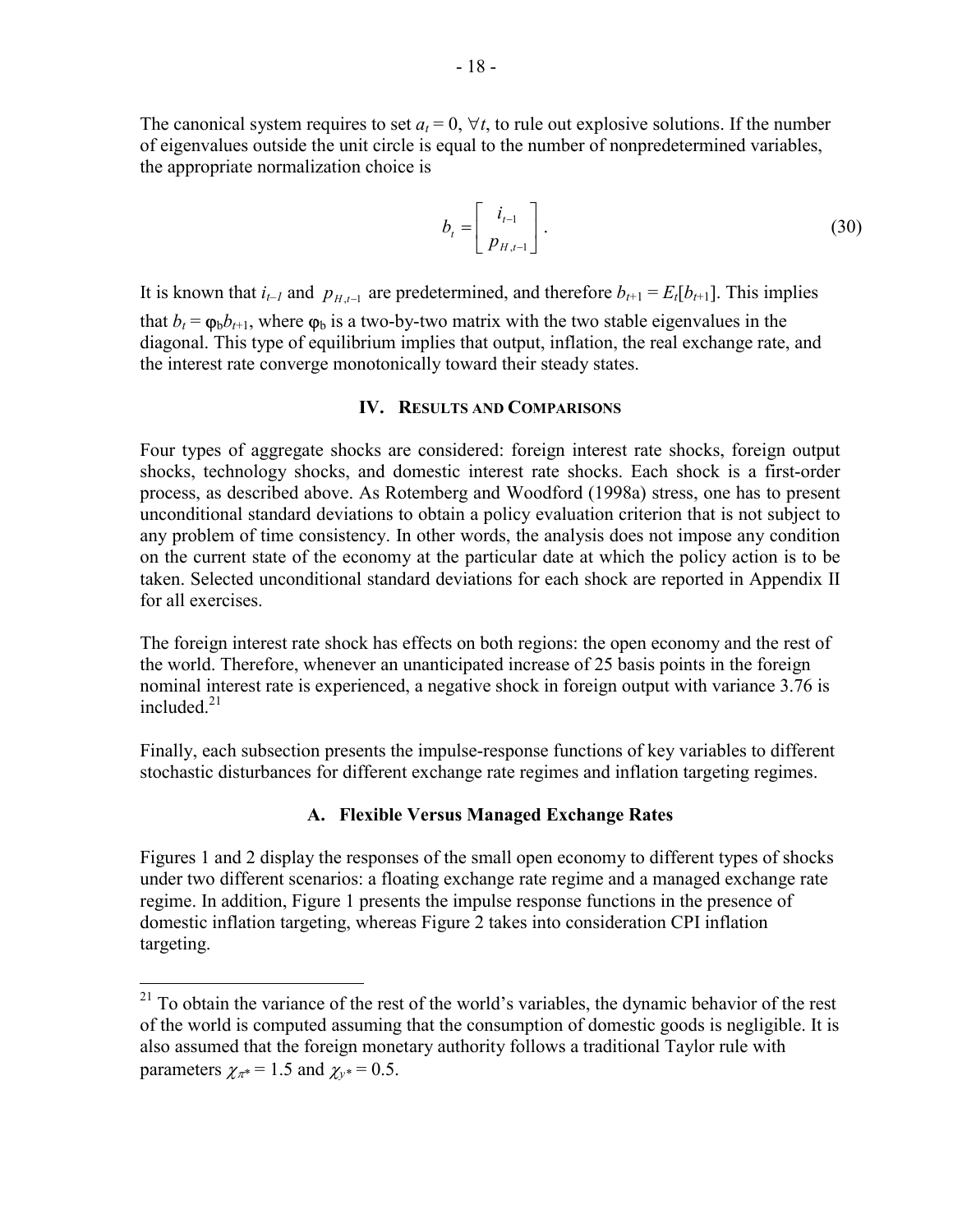

# Figure 1: Flexible vs. Managed Exchange Rate: Domestic Inflation Targeting

Note: The first column presents impulse-response functions to a 25 bps. Temporary innovations in the foreign interest rate; the second to a 1 percent foreign output shock; the third to a 1 percent total factor productivity shock; and the fourth to a 25 bps. temporary innovations in the domestic interest rate. The solid line corresponds to a flexible exchange rate and the dashed line to a managed exchange rate.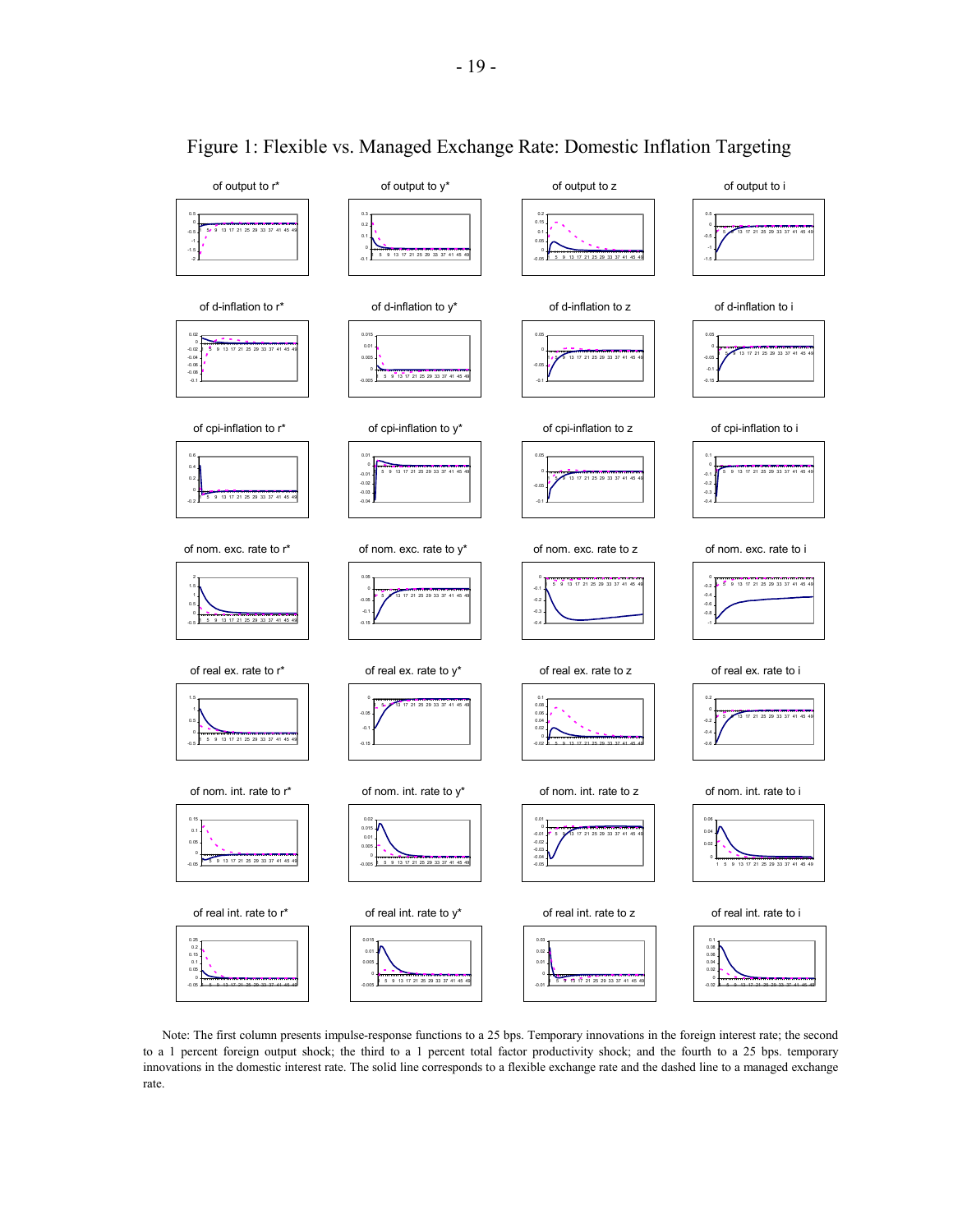

# Figure 2: Flexible vs. Managed Exchange Rate: CPI Inflation Targeting

Note: The first column presents impulse-response functions to a 25 bps. Temporary innovations in the foreign interest rate; the second to a 1 percent foreign output shock; the third to a 1 percent total factor productivity shock; and the fourth to a 25 bps. temporary innovations in the domestic interest rate. The solid line corresponds to a flexible exchange rate and the dashed line to a managed exchange rate.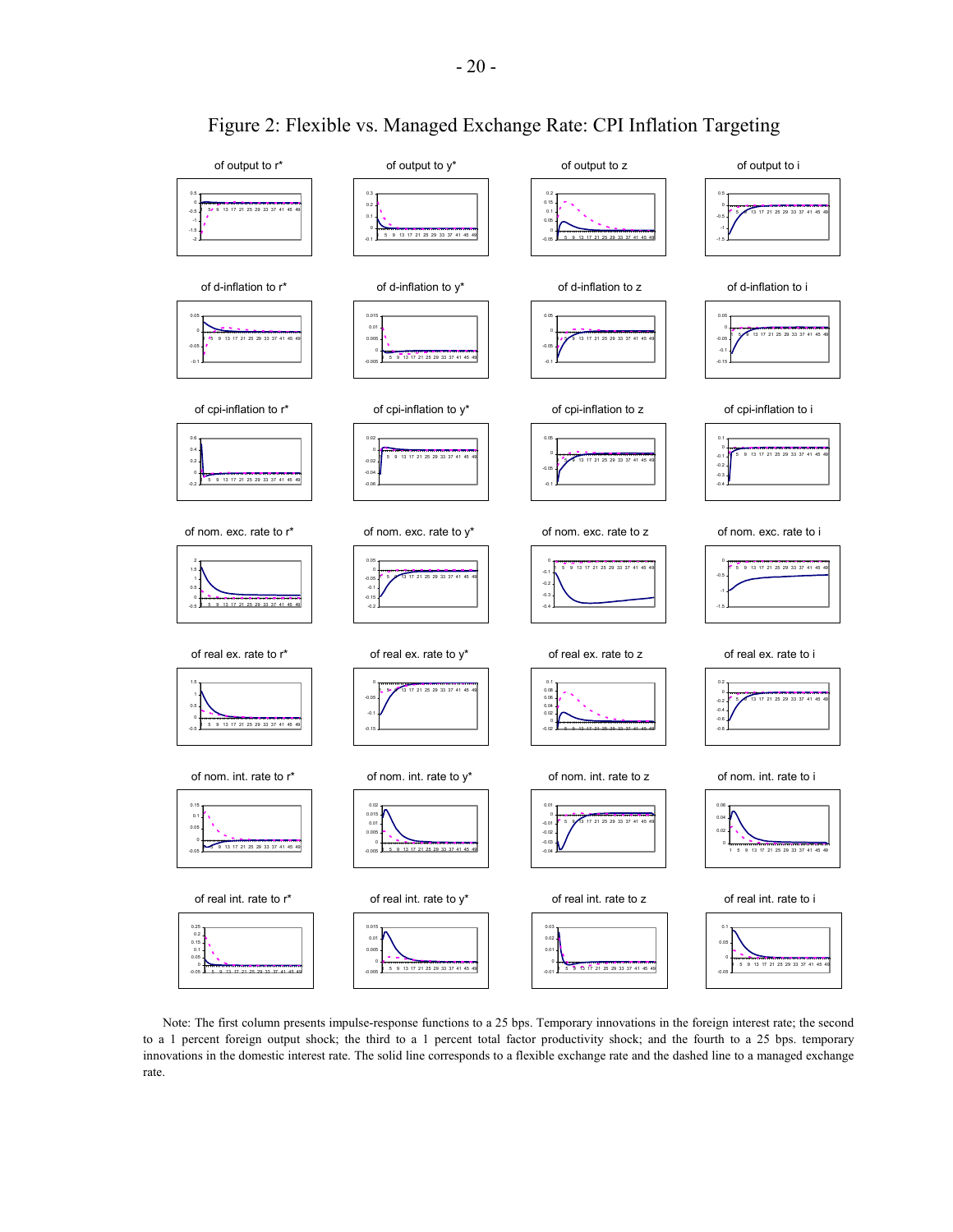Recall that under the managed exchange rate, the monetary authority gives some weight to exchange rate stabilization in its policy rule, that is,  $\chi_s \in (0, \infty)$ . Since an inflation targeting regime does not allow for a pure fixed exchange rate, the policy instrument is still the nominal interest rate. In the flexible exchange rate case, the central bank adopts a feedback rule that adjusts the nominal rate to variations in output and inflation only, that is,  $\chi_s = 0$ .

To demonstrate the dynamic properties of the model, the example of a foreign disturbance that hits the economy is used. The results are consistent with previous studies and conventional wisdom. Under managed exchange rates, the domestic interest rate rises to match the foreign rate movement, at least partially. Nominal rigidities further cause a significant rise in the real interest rate, which, in turn, induces a contraction in output.

Under flexible exchange rates, the domestic nominal interest rate is no longer tied to the foreign interest rate. The foreign interest rate shock thus produces a considerable nominal depreciation, which has a significant impact on CPI inflation. Output volatility is lower in the flexible case than in the managed case because adjustment is immediately reached through changes in the nominal exchange rate and not through changes in the price level. CPI inflation also differs across exchange rate regimes. If this economy has pegged exchange rates, inflation volatility is consistently lower than in an economy with flexible exchange rates.

# **Welfare Comparisons**

Table 2 compares the welfare loss associated with alternative monetary policies and different unanticipated innovations. The main result is that flexible exchange rates dominate managed exchange rates if the economy is hit by foreign interest, foreign output, and productivity innovations, while the reverse is true for nominal interest rate shocks. This confirms the conventional wisdom that flexibility is better in the case of foreign and real shocks, while pegging is preferable in the case of nominal shocks.

| Table 2. Welfare Loss                 |                      |           |            |                                      |  |  |  |
|---------------------------------------|----------------------|-----------|------------|--------------------------------------|--|--|--|
|                                       | <i>Type of shock</i> |           |            |                                      |  |  |  |
|                                       | Foreign              | Foreign   | Technology | Nominal                              |  |  |  |
| Targeting case                        | interest rate        | output    |            | interest rate                        |  |  |  |
|                                       | $(r_{t}^{*})$        | $(y_t^*)$ | $(z_t)$    | $(\epsilon_{\scriptscriptstyle{t}})$ |  |  |  |
| Flexible CPI inflation targeting      |                      |           |            |                                      |  |  |  |
| Flexible exchange rate                | 1.8722               | 0.0229    | 0.0347     | 2.9785                               |  |  |  |
| Managed exchange rate                 | 3.4804               | 0.0601    | 0.1578     | 0.0920                               |  |  |  |
| Strict CPI inflation targeting        |                      |           |            |                                      |  |  |  |
| Flexible exchange rate                | 2.9837               | 0.0642    | 0.0964     | 96.6302                              |  |  |  |
| Managed exchange rate                 | 4.5803               | 0.0800    | 0.1857     | 0.1263                               |  |  |  |
| Flexible domestic inflation targeting |                      |           |            |                                      |  |  |  |
| Flexible exchange rate                | 1.5876               | 0.0229    | 0.0345     | 2.5242                               |  |  |  |
| Managed exchange rate                 | 3.5089               | 0.0602    | 0.1581     | 0.0884                               |  |  |  |
| Strict domestic inflation targeting   |                      |           |            |                                      |  |  |  |
| Flexible exchange rate                | 1.4537               | 0.0745    | 0.0718     | 45.5737                              |  |  |  |
| Managed exchange rate                 | 4.5890               | 0.0796    | 0.1861     | 0.1203                               |  |  |  |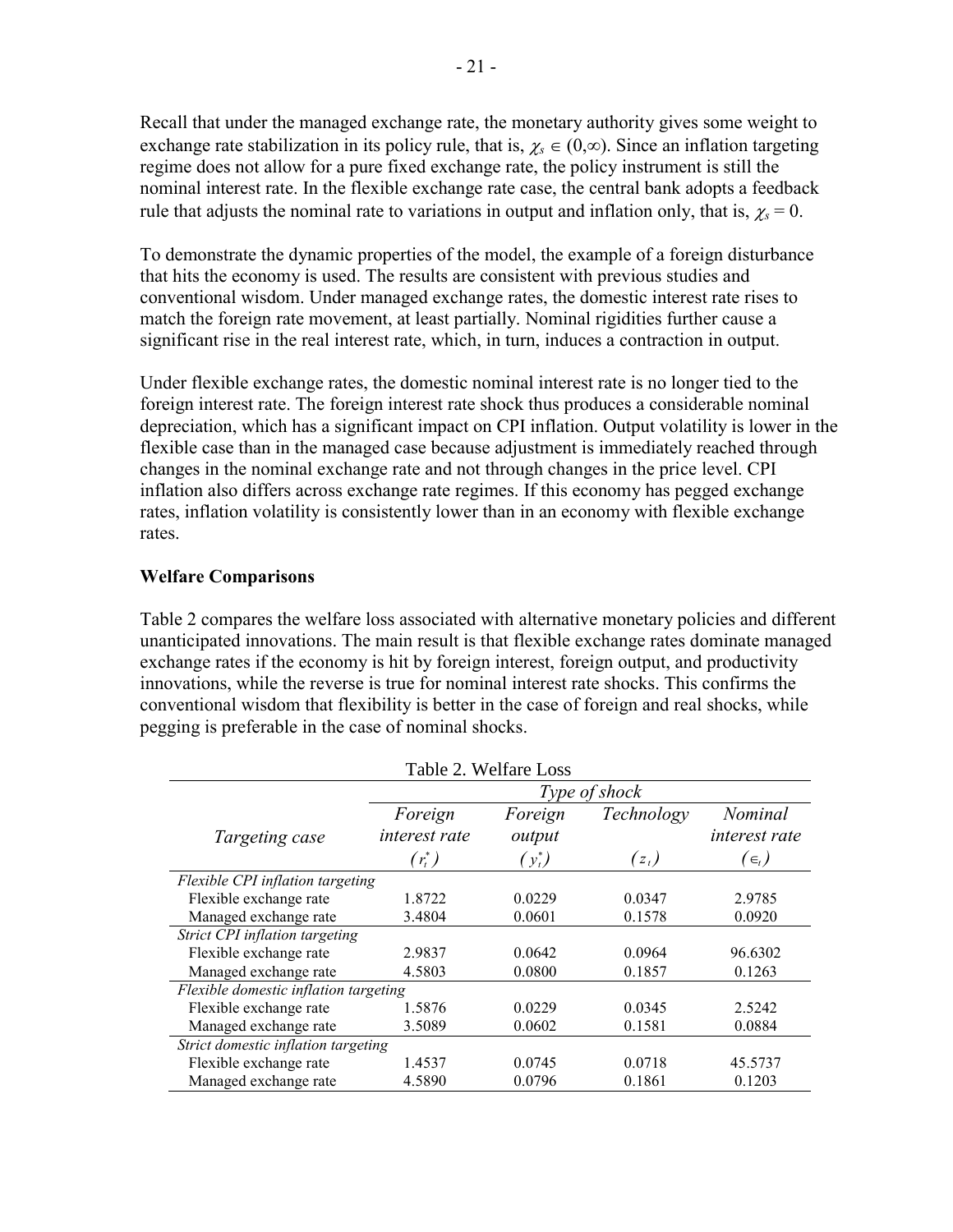# **B. CPI Versus Domestic Inflation Targeting**

Figures 3 and 4 present impulse response functions comparing CPI and domestic inflation targeting. Figure 3 considers the responses in the presence of flexible exchange rates, while Figure 4 covers the managed exchange rate case.



Figure 3: CPI vs. Domestic Inflation Targeting: Flexible Exchange Rate

Note: The first column presents impulse-response functions to a 25 bps. Temporary innovations in the foreign interest rate; the second to a 1 percent foreign output shock; the third to a 1 percent total factor productivity shock; and the fourth to a 25 bps. temporary innovations in the domestic interest rate. The solid line corresponds to CPI inflation targeting and the dashed line to domestic inflation targeting.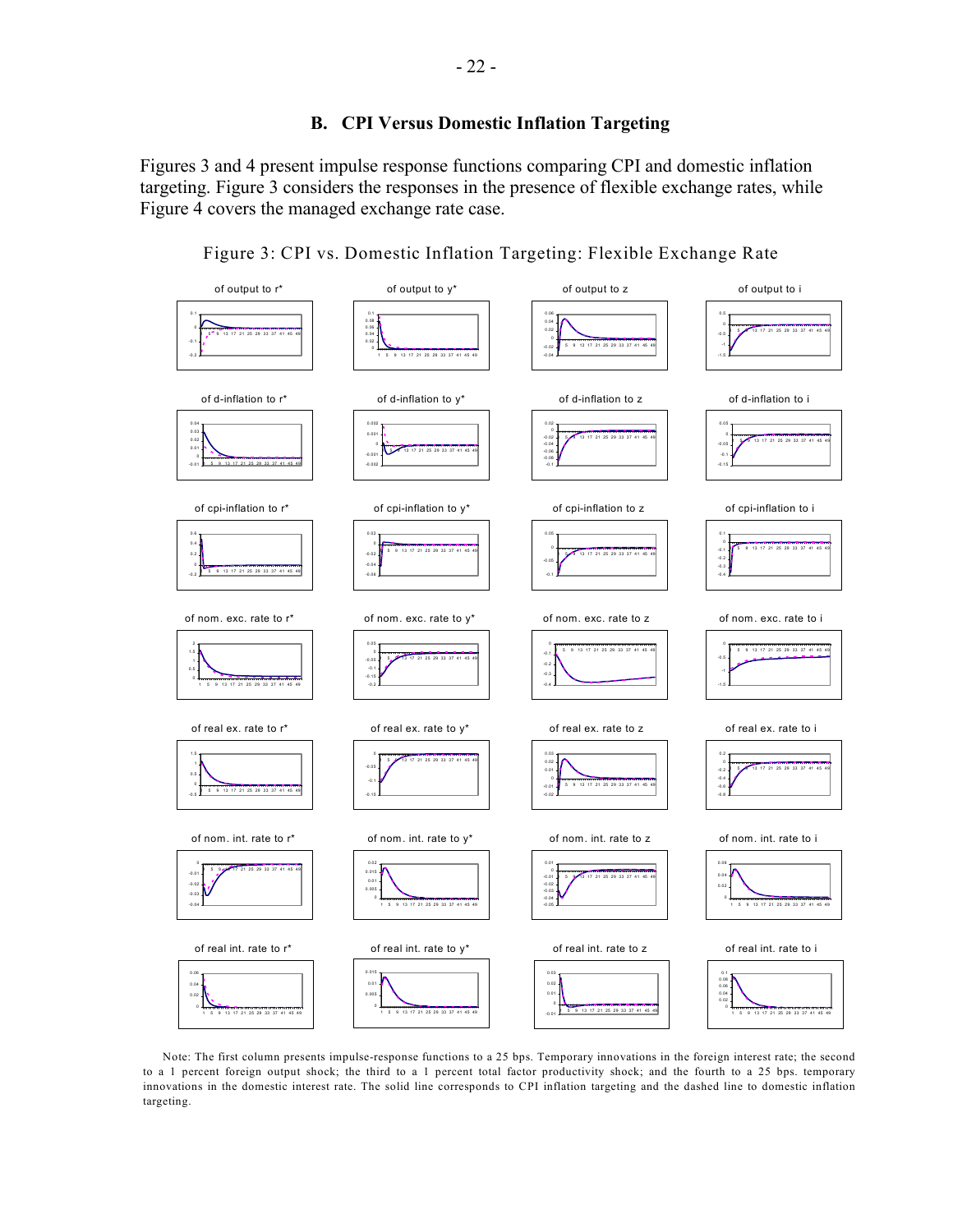

# Figure 4: CPI vs. Domestic Inflation Targeting: Managed Exchange Rate

Note: The first column presents impulse-response functions to a 25 bps. Temporary innovations in the foreign interest rate; the second to a 1 percent foreign output shock; the third to a 1 percent total factor productivity shock; and the fourth to a 25 bps. temporary innovations in the domestic interest rate. The solid line corresponds to CPI inflation targeting and the dashed line to domestic inflation targeting.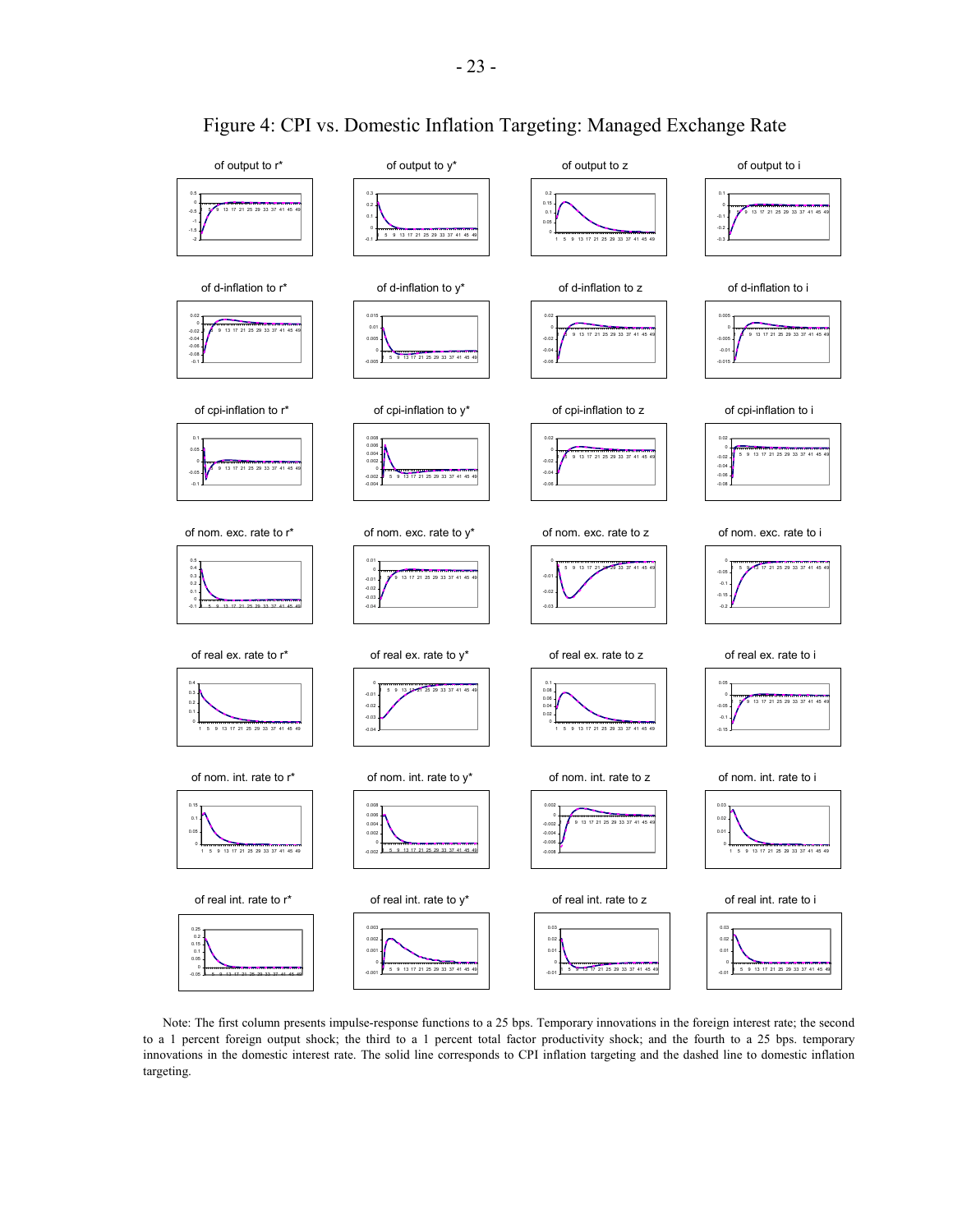If the economy has a managed exchange rate, the distinction between CPI and domestic inflation targeting is not relevant, since volatility in all variables is equivalent. This result is obvious, because targeting the CPI is equivalent to targeting both domestic inflation and the nominal exchange rate; it is also equivalent to targeting domestic inflation with managed exchange rates.

Focus, then, on the flexible exchange rate case, considering the effects of a foreign interest rate innovation. (The same conclusions hold across different shocks.) Dynamic responses are similar to those in the previous subsection. The key result in this comparison is that for all shocks, targeting domestic inflation is preferable to targeting CPI inflation. The intuition is that the domestic inflation target allows the exchange rate to move more in response to disturbances, thereby stabilizing output to a greater degree. The variability of domestic inflation (obviously) and output is therefore lower under domestic inflation targeting, while the variability of the real exchange rate can be higher, though it need not be. The beneficial welfare impact of the former two always outweighs the welfare costs of higher real exchange rate volatility (when it exists), so that welfare losses are lower under domestic inflation targeting than under the CPI inflation targeting regime.

# **Welfare Comparisons**

 $\overline{a}$ 

Social loss is larger under CPI inflation targeting than under domestic inflation targeting (see Table 2). In the flexible exchange rate case, which is the relevant regime for comparing CPI and domestic inflation targeting, the same conclusion holds, irrespective of the targeting case and source of the shock.<sup>22</sup> A monetary policy that considers domestic inflation is far more stabilizing that one that takes CPI inflation into account in the inflation targeting regime.

# **C. Flexible Versus Strict Inflation Targeting**

Flexible inflation targeting, in the nomenclature of Svensson (2000), occurs when a central bank seeks to stabilize output, inflation, and the exchange rate. By contrast, strict inflation targeting occurs when the monetary authority only attempts to stabilize inflation and the exchange rate without considering the effects on output. Figures 5 and 6 compare the impulse-response functions of flexible and strict inflation targeting under flexible and managed exchange rates, respectively.

 $22$  The only exception is in the case of strict inflation targeting in the presence of productivity shocks. In this case, however, the difference between the CPI and domestic inflation targeting is negligible.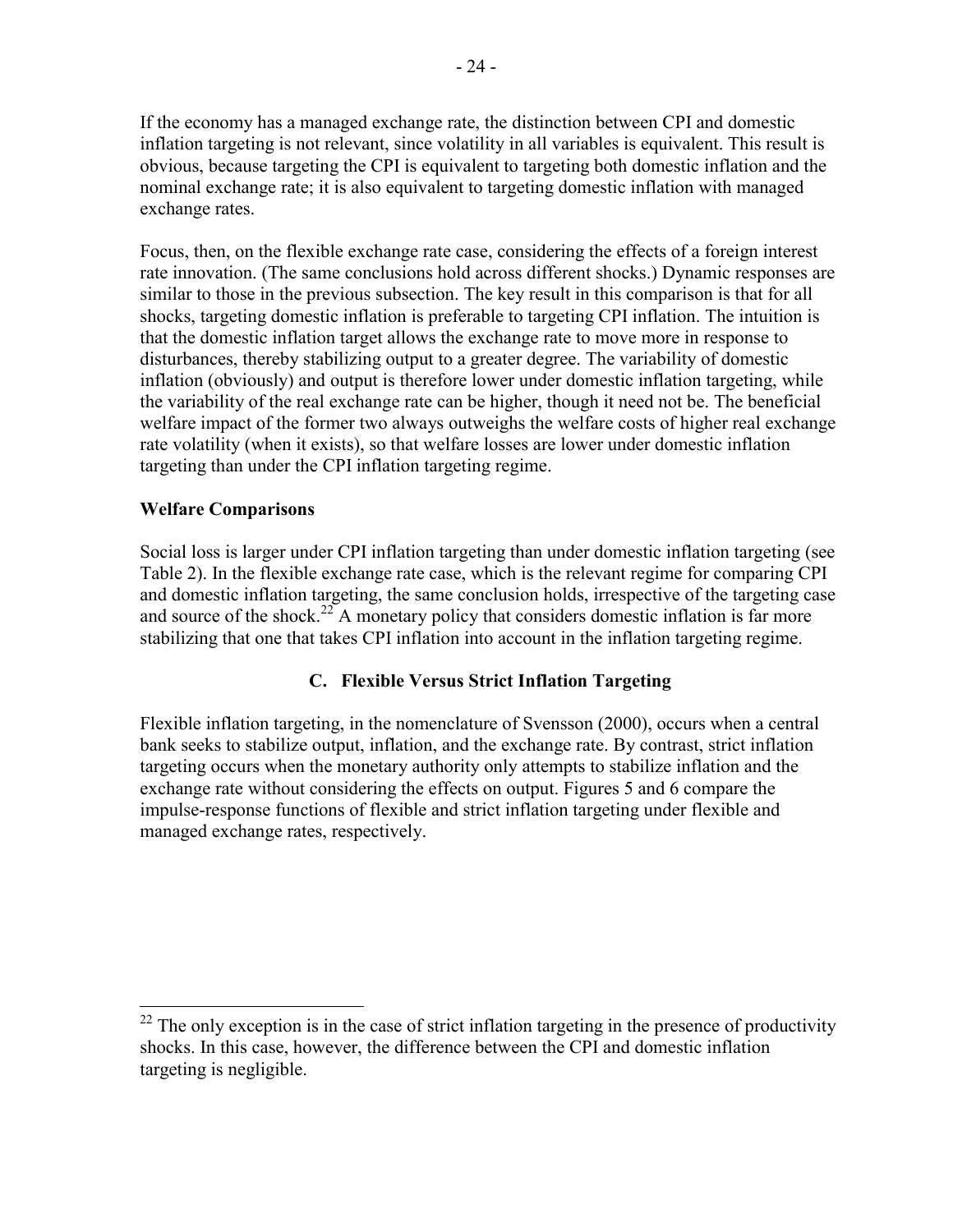

Figure 5: Flexible vs. Strict CPI Inflation Targeting: Flexible Exchange Rate

Note: The first column presents impulse-response functions to a 25 bps. Temporary innovations in the foreign interest rate; the second to a 1 percent foreign output shock; the third to a 1 percent total factor productivity shock; and the fourth to a 25 bps. temporary innovations in the domestic interest rate. The solid line corresponds to flexible CPI inflation targeting and the dashed line to strict CPI inflation targeting.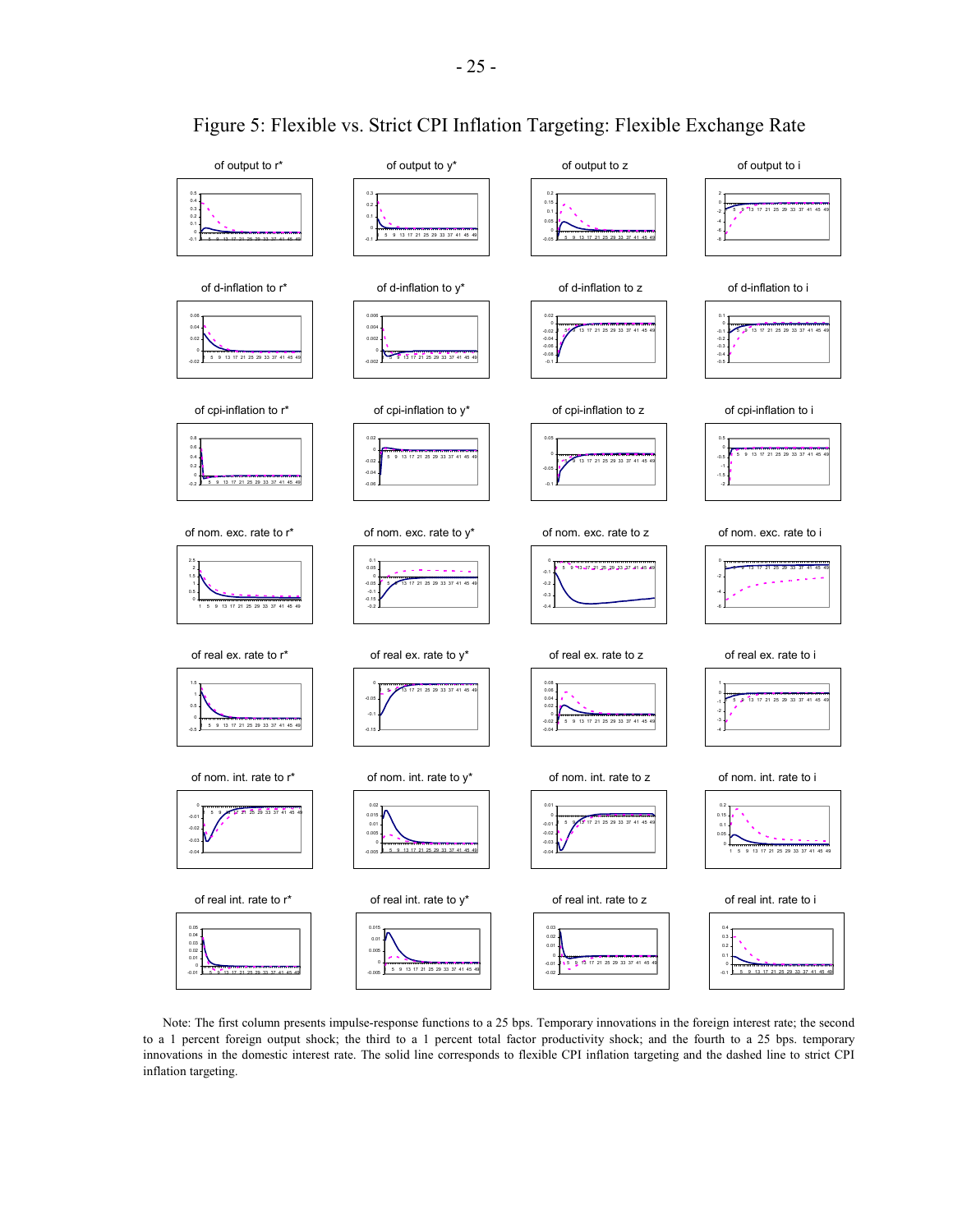

Figure 6: Flexible vs. Strict Domestic Inflation Targeting: Flexible Exchange Rate

Note: The first column presents impulse-response functions to a 25 bps. Temporary innovations in the foreign interest rate; the second to a 1 percent foreign output shock; the third to a 1 percent total factor productivity shock; and the fourth to a 25 bps. temporary innovations in the domestic interest rate. The solid line corresponds to flexible domestic inflation targeting and the dashed line to strict domestic inflation targeting.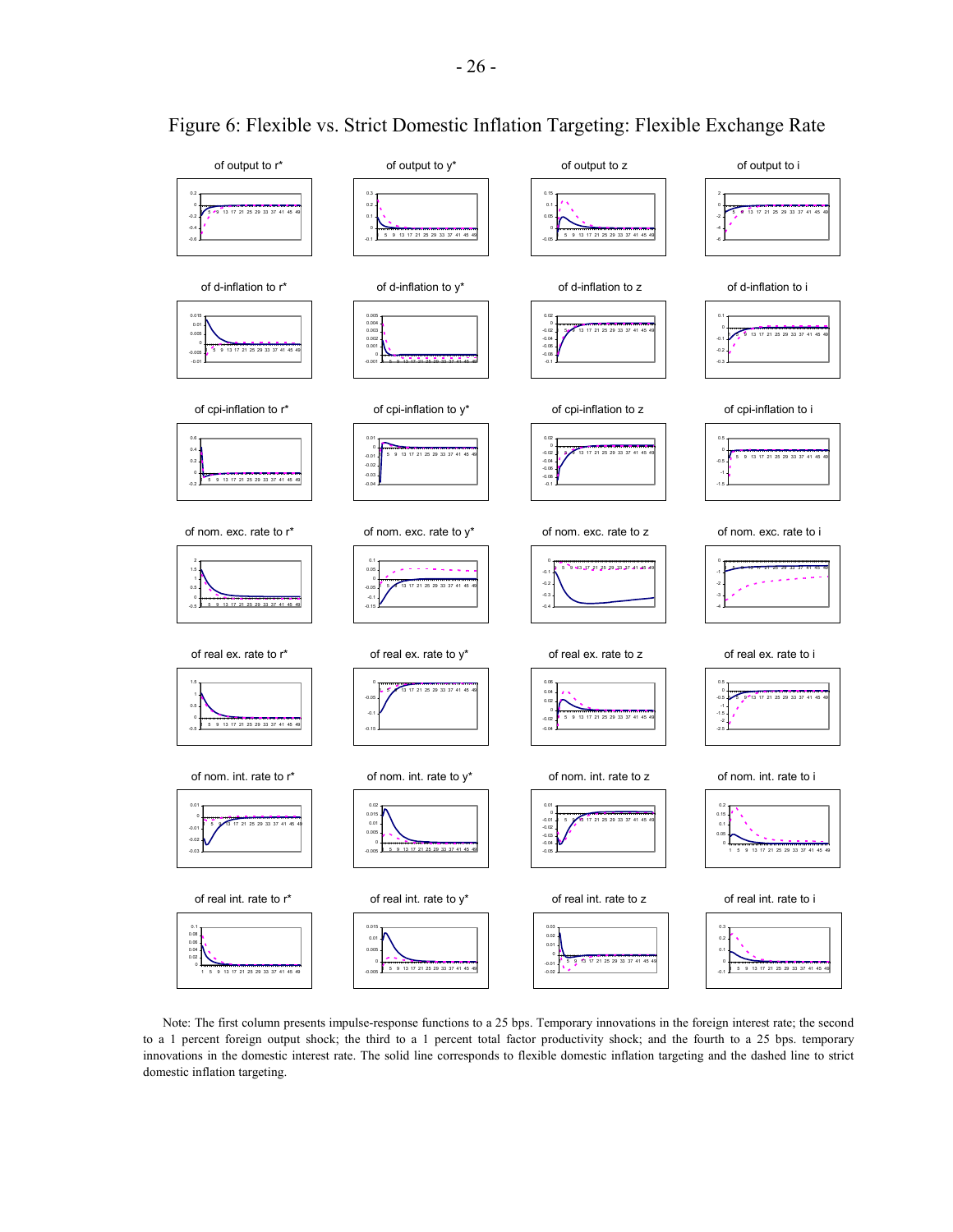A number of interesting results emerge from these figures. First, independent of the source of disturbance, output volatility is higher in the strict case than in the flexible case. Second, the results are ambiguous in terms of inflation stability and depend on the type of shock. For instance, if the source of disturbance is the domestic interest rate, flexible inflation targeting dominates strict inflation targeting. If there is a productivity shock, however, the impact on CPI and domestic inflation is higher under flexible inflation targeting. As Svensson (2000) points out, strict CPI inflation targeting relies on the use of the exchange rate channel to stabilize CPI inflation. The real exchange rate thus exhibits lower volatility under strict targeting than under the flexible case, and this results in higher volatility of output and domestic inflation. These differences decrease under managed exchange rates, since in this case the monetary authority seeks to stabilize the nominal exchange rate as well and hence introduces less adjustment to nominal interest rates and, in turn, less volatility in output and inflation.

# **Welfare Comparisons**

As mentioned above, the analysis found mixed evidence regarding inflation volatility in the two cases. The conclusion is quite clear, however, with regard to the social loss, which combines inflation, domestic inflation, and real exchange rate volatility: social loss is lower under flexible inflation targeting than under strict inflation targeting (see Table 2).

# **V. CONCLUSIONS**

This paper has developed a simple dynamic neo-Keynesian model of a small open economy in which inflation targeting plays a key role for monetary policy. In particular, the model is based on explicit utility and profit maximization, and explicit treatment of market structure. It includes a formal examination of the effects of different exchange rate regimes and inflation targets indicators, considering simple forecast-based monetary policy rules.

The main findings of this paper are that, depending on what shocks affect this economy, the effects of inflation targeting on output and inflation volatility depend crucially on the exchange rate regime and the inflation index being targeted. With regard to the exchange rate, the analysis concludes that the social loss is much higher under managed exchange rates than under flexible rates if there are foreign and real shocks, while for nominal shocks, the reverse is true. As far as the definition of the inflation targeting index is concerned, domestic inflation appears to outperform the CPI. Finally, and somewhat predictably, flexible inflation targeting is superior to strict inflation targeting.

These results, while suggestive, are subject to many caveats. Here three caveats are highlighted. First, the paper deals with simulation results. Conclusions about policy dominance and welfare consequences depend on a specific parameterization, and they should not be taken as general propositions. The model chooses parameters that conform to the Chilean economy, so the conclusions should have some empirical relevance. In addition, the paper experimented sufficiently with alternative parameterization to be confident that the results presented here are robust to relatively minor changes in assumptions. More work is clearly warranted, however, before making general policy recommendations. The second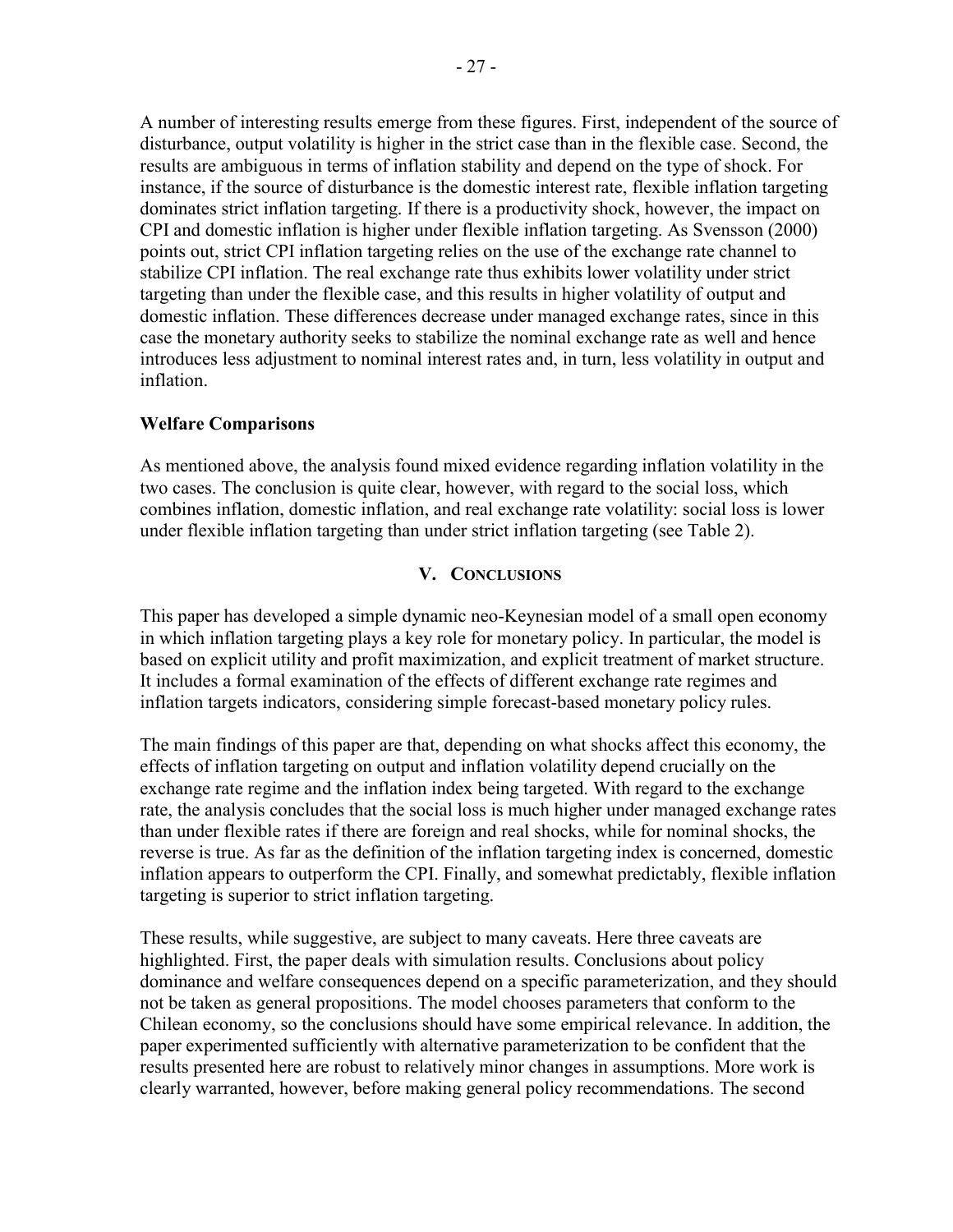caveat has to do with those aspects the model omits. Much of the recent discussion of exchange rate policy in developing countries is concerned with the impact of exchange rate changes on financial variables: balance sheets, creditworthiness, risk premiums, and so forth. These effects become important when there are imperfections in financial markets; borrowing constraints and dollarization of liabilities are two that have received much recent attention. By contrast, the model here assumes not just well-functioning financial markets, but a full set of state-contingent assets. There are two justifications for this omission: it makes sense to analyze the performance of alternative rules in a more-or-less standard model before moving on to add financial imperfections, and work including financial imperfections in simpler macroeconomic models (see, for instance, Céspedes, Chang, and Velasco (2000); Chang and Velasco (2000)) shows that in spite of the presence of balance sheet effects and liability dollarization, the qualitative ranking of alternative monetary policies may be quite similar to that found in more standard sticky price models, such as the one studied here.

Finally, a natural next step is to base the analysis on the consumer's utility and not on ad-hoc welfare criteria. This important step implies not only aggregating the behavior of individuals, but also finding a tractable way to do so. This extension is not straightforward for a small open economy, since an additional variable—the terms of trade—makes it difficult to arrive at the quadratic formulation based on Taylor approximations developed by Woodford (1996, 2001) and Rotemberg and Woodford (1998a, 1998b).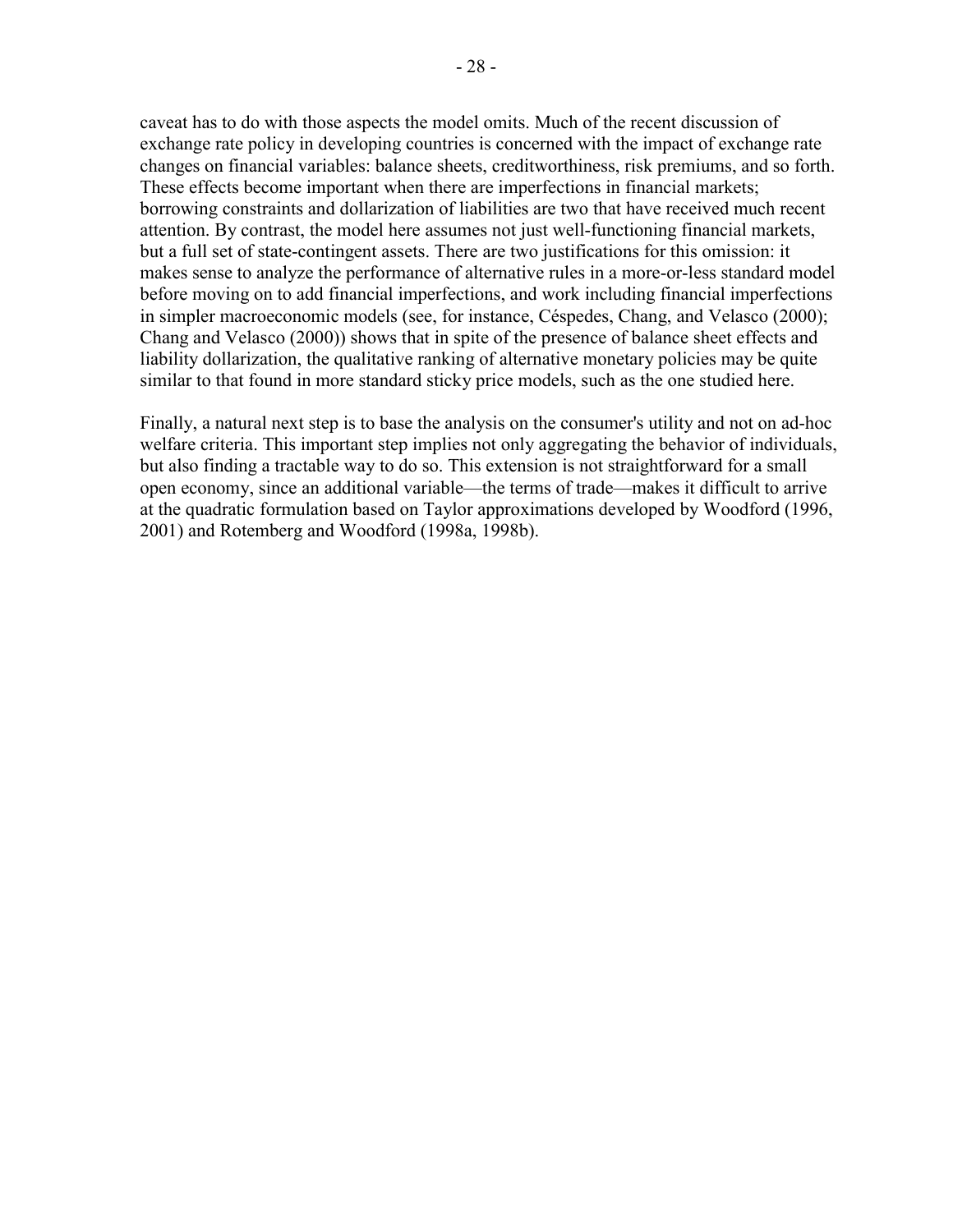#### **I. MODEL DERIVATIONS**

#### **A. Aggregate Demand**

For all differentiated goods, market clearing implies

$$
Y_{t}(j) = C_{H,t}(j) + C_{H,t}^{*}(j).
$$

Log-linearization around a steady state with balanced trade implies

$$
y_t(j) = (1 - \gamma) c_{H,t}(j) + \gamma c_{H,t}^*(j).
$$

Define  $Y_t(j) = \int y_t(j)$ 0  $Y_t(j) = \int Y_t(j) \, d\,j$  as the aggregate domestic output. Then, log-linearizing this expression around the steady state, it transforms to  $y_t = \int y_t ( j )$ 1  $y_t = \int_0^t y_t(j) \, d \, j$ . An analogous expression for  $c_{H,t}(j)$  and  $c_{H,t}^*(j)$  can be obtained to get the following expression:  $y_t = (1 - \gamma) c_{H,t} + \gamma c_{H,t}^*$ . Combining this expression with a log-linearized version of equation (2), namely,  $c_t = (1 - \gamma) c_{H,t} + \gamma c_{F,t}$ , it is obtained the following expression:

$$
y_t = (1 - \gamma) c_t + \gamma c_t^* + \gamma \eta (2 - \gamma) q_t
$$
  
=  $(1 - \gamma) c_t + \gamma c_t^* + \gamma \eta (2 - \gamma) (s_t + p_t^* - p_{H,t}).$ 

Finally, assuming that  $u(C) = C^{1-\sigma}/(1-\sigma)$  and using the log-linearization version of the Euler equation (7), an expression for the domestic output gap is obtained (equation (16) in the main text):

$$
x_{t} = E_{t}[x_{t+1}] + \phi_{\pi} E_{t}[\pi_{H,t+1}] - \phi_{s}(E_{t}[s_{t+1}] - s_{t}) - \frac{1}{\sigma}i_{t} - (1 - \rho_{z})z_{t} + \gamma(1 - \rho_{y^{*}})y_{t}^{*},
$$

where  $x_t$  is the domestic output gap,  $\phi_{\pi} = \left[ \left( 1 - \gamma \right) / \sigma + \gamma \eta \left( 2 - \gamma \right) \right]$ ,  $\phi_s = \gamma \left[ \eta(2-\gamma) - 1/\sigma \right]$ ,  $0 \le \rho_z \le 1$ , and  $0 \le \rho_{y^*} \le 1$ .

#### **B. Aggregate Supply**

The first order necessary condition of the firm is:

$$
E_{t}\left[\sum_{k=0}^{\infty} \alpha^{k} \beta^{k} \Lambda_{t+k}\left\langle \frac{p_{H,t}(j)}{P_{H,t+k}} - \frac{\theta}{\theta-1} \frac{W_{t+k}}{P_{H,t+k}} \frac{V^{\cdot} \left\langle p_{H,t}(j)/P_{H,t+k} \right\rangle^{\theta} C_{H,t+k}^{A}}{\tilde{Z}_{t+k}} \right\rangle \left\langle \frac{p_{H,t}(j)}{P_{H,t+k}} \right\rangle^{\theta} C_{H,t+k}^{A} = 0.
$$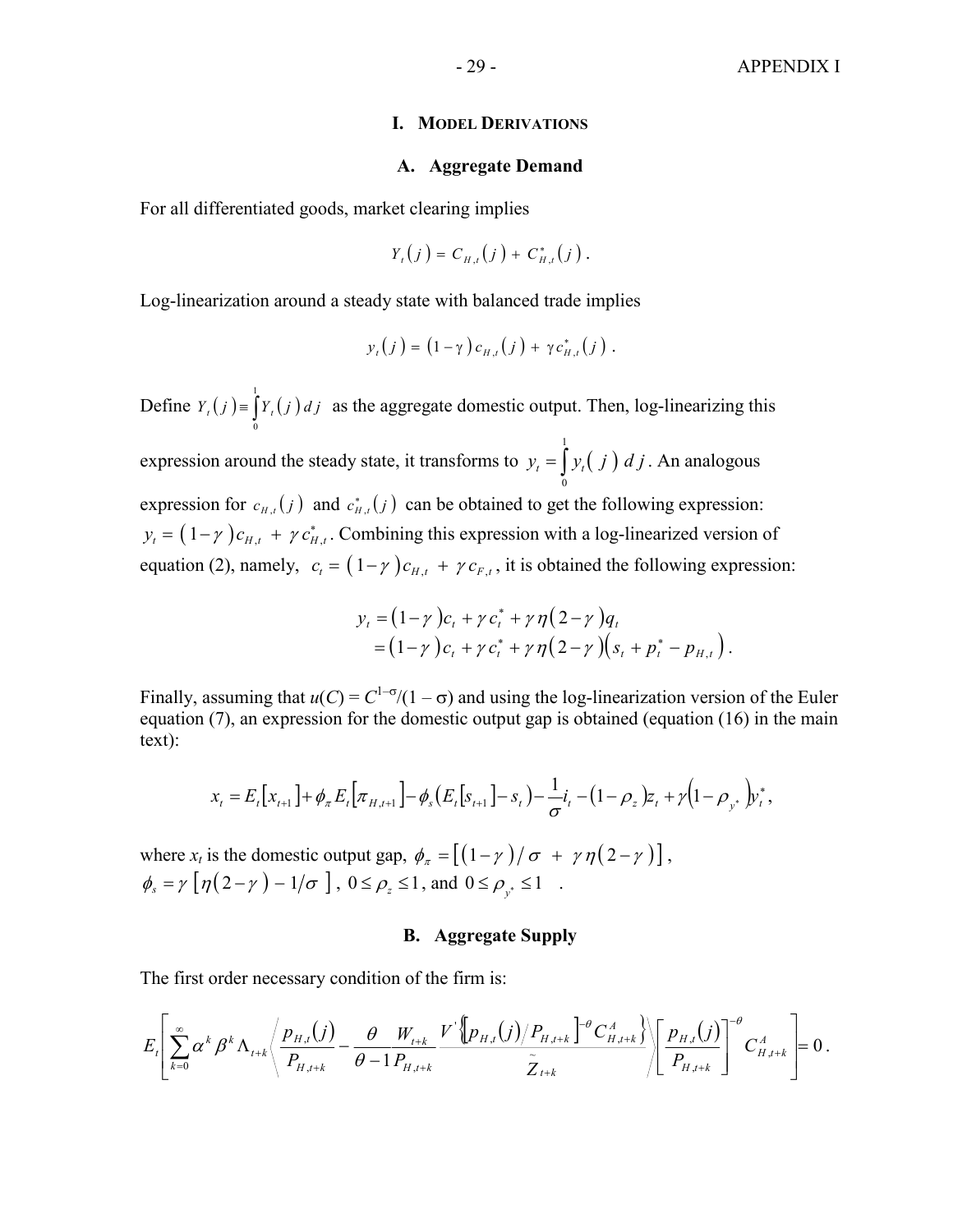Define  $G_t \equiv p_{H,t}(j)/P_{H,t}$ ,  $\Pi_{H,t} \equiv P_{H,t}/P_{H,t-1}$  and  $\zeta \equiv \theta/(\theta-1)$ , then

$$
E_{t}\left[\sum_{k=0}^{\infty} \alpha^{k} \beta^{k} \Lambda_{t+k} \left\{\frac{G_{t}}{\prod_{s=1}^{k} \Pi_{H,t+s}} - \zeta \frac{W_{t+k}}{P_{H,t+k}} \frac{V^{'}\left[\left(\frac{G_{t}}{G_{t}} + \prod_{s=1}^{k} \Pi_{H,t+s}\right)^{-\theta} C_{H,t+k}^{A}\right]}{Z_{t+k}}\right\}\left(\frac{G_{t}}{\prod_{s=1}^{k} \Pi_{H,t+s}}\right)^{-\theta} C_{H,t+k}^{A}\right] = 0.
$$

In equilibrium, each consumer-producer that chooses a new price in period *t* will choose the same new price and the same level of output. Then the (aggregate) price of domestic goods will obey

$$
p_{H,t} = [\alpha p_{H,t-1} + (1-\alpha)p_{H,t}(j)]^{1/(1-\theta)}.
$$

Therefore,

$$
\Pi_{H,t} = \alpha^{1/(1-\theta)} \Big[ 1 - (1-\alpha) G_t^{1-\theta} \Big]^{1/(\theta-1)}.
$$

Log-linearizing around the steady state, it is allowed bounded fluctuations in  $C_{H,t}^A$ ,  $\Pi_{H,t}$ ,  $G_t$ ,  $\Lambda_t$ , and  $W_t$  /  $P_{H,t}$  around a steady state  $(y^d, 1, 1, \Lambda,$  and 1). Thus,

$$
v'_{t} = \xi y_{t}^{d},
$$
  

$$
w_{t} = (1 - \delta) p_{H,t} + \delta p_{t}^{*},
$$
 and  

$$
\pi_{H,t} = \frac{1}{(\theta - 1)} \frac{-(1 - \alpha)}{[1 - (1 - \alpha)]} (1 - \theta) g_{t} = \frac{1 - \alpha}{\alpha} g_{t},
$$

where  $\xi > 0$  is the elasticity of *V'* with respect to  $Y_t^d$  and  $1 \ge \delta \ge 0$  is the share of the foreign good in the composite input.

$$
E_{t}\left[\sum_{k=0}^{\infty} \alpha^{k} \beta^{k} \left\{ g_{t} - \sum_{s=1}^{k} \pi_{H,t+s} - w_{t+k} + p_{H,t+k} - \xi \left[ y_{t+k}^{d} - \theta \left( g_{t} - \sum_{s=1}^{k} \pi_{H,t+s} \right) \right] + z_{t+k} \right\} \right] = 0,
$$
  

$$
E_{t}\left[\sum_{k=0}^{\infty} \alpha^{k} \beta^{k} \left[ (1 + \xi \theta) \left( g_{t} - \sum_{s=1}^{\infty} \pi_{H,t+s} \right) - \xi y_{t+k}^{d} - \gamma q_{t+k} + z_{t+k} \right] \right] = 0.
$$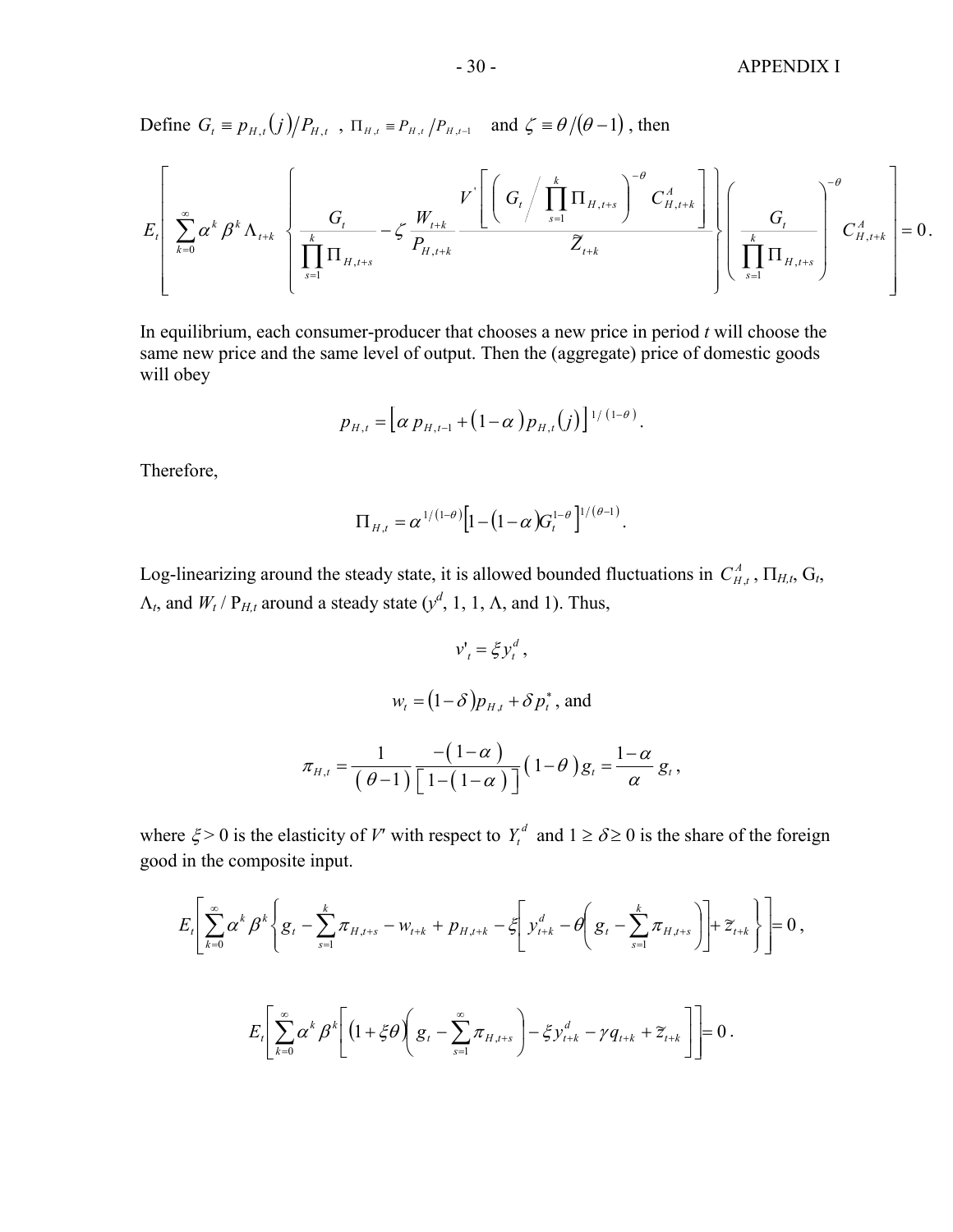#### - 31 - APPENDIX I

 $\overline{\phantom{a}}$ 

However, 
$$
\sum_{k=0}^{\infty} \alpha^k \beta^k \sum_{\tau=1}^k \pi_{H,t+s} = \sum_{\tau=1}^{\infty} \pi_{H,t+s} \sum_{k=\tau}^{\infty} \alpha^k \beta^k = \sum_{\tau=1}^{\infty} \pi_{H,t+\tau} \frac{\alpha^{\tau} \beta^{\tau}}{1-\alpha \beta}
$$
, and this is equal to 
$$
\frac{1}{1-\alpha \beta} \sum_{k=1}^{\infty} \alpha^k \beta^k \pi_{H,t+k}.
$$

Then, it is possible to rewrite

$$
E_t\left[\frac{1+\xi\theta}{1-\alpha\beta}g_t-\frac{1+\xi\theta}{1-\alpha\beta}\sum_{k=1}^{\infty}\alpha^k\beta^k\pi_{H,t+k}-\sum_{k=0}^{\infty}\alpha^k\beta^k(\xi y_{t+k}^d+\gamma q_{t+k}-\widetilde{z}_{t+k})\right]=0.
$$

Thus,

$$
g_{t} = E_{t} \left[ \sum_{k=1}^{\infty} \alpha^{k} \beta^{k} \pi_{H,t+s} + \frac{1 - \alpha \beta}{1 + \xi \theta} \sum_{k=0}^{\infty} \alpha^{k} \beta^{k} (\xi y_{t+k}^{d} + \gamma q_{t+k} - \tilde{z}_{t+k}) \right],
$$
  

$$
g_{t} = E_{t} \left\{ \alpha \beta \pi_{H,t+1} + \frac{1 - \alpha \beta}{1 + \xi \theta} [\xi y_{t+k}^{d} + \gamma s_{t+k} - z_{t+k}] + \alpha \beta E_{t} [x_{t+1}] \right\},
$$

but  $\pi_{H,t} = \frac{1-\alpha}{\alpha} g_t$  $\pi_{H,t} = \frac{1-\alpha}{g} g_t$ . Hence,  $\left( \xi y_{t+k}^d + \gamma q_{t+k} - \widetilde{z}_{t+k} \right) + \alpha \beta \frac{\alpha}{1-\alpha} E_t \left[ \pi_{H,t+1} \right]$  $\left[\alpha\beta\pi_{H,t+1} + \frac{1-\alpha\beta}{1+\beta\alpha} \Big(\xi y_{t+k}^d + \gamma q_{t+k} - \widetilde{z}_{t+k}\Big) + \alpha\beta \frac{\alpha}{1-\alpha} E_t \Big[\pi_{H,t+1}\Big]\right]$ L  $\frac{\alpha}{1-\alpha}\pi_{H,t}=E_{t}\bigg|\,\alpha\beta\pi_{H,t+1}+\frac{1-\alpha\beta}{1+\xi\theta}\big(\xi y_{t+k}^{d}+\gamma q_{t+k}-\widetilde{z}_{t+k}\big)+\alpha\beta\frac{\alpha}{1-\alpha}E_{t}\big[\pi_{H,t+1}-\pi\big]$ 1 1  $\left[1-\alpha \frac{1}{\mu} \mu_t - \frac{L_t}{\mu} \right]$   $\left(\frac{\mu}{\mu} \mu_{H,t+1} + \frac{1}{\mu} \mu_t \mu_t \right]$   $\left(\frac{\mu}{\mu} \mu_t + \frac{L_t}{\mu} \mu_t \right)$  $\frac{\alpha}{-\alpha}\pi_{H,t} = E_t \left[ \alpha \beta \pi_{H,t+1} + \frac{1-\alpha \beta}{1+\xi \theta} (\xi y_{t+k}^d + \gamma q_{t+k} - \tilde{z}_{t+k}) + \alpha \beta \frac{\alpha}{1-\alpha} E_t \left[ \pi_{H,t+1} \right] \right],$ 

and finally

$$
\pi_{H,t} = \beta E_t \Big[ \pi_{H,t+1} \Big] + \lambda_x x_t + \lambda_q q_t \,,
$$

where  $z_t = \xi \tilde{z}_t$ , and hence output gap is defined as  $x_t = y_t^d - z_t$ . Recalling that  $q_t = s_t + p_t^* - p_{H,t}$ , an expression for the aggregate supply is derived (equation (17) in the main text):

$$
\pi_{H,t} = \beta E_t \big[ \pi_{H,t+1} \big] + \lambda_x x_t + \lambda_q \big( s_t + p_t^* - p_{H,t} \big) \,,
$$

where  $\lambda_x = \frac{(1 - \alpha)(1 - \alpha \beta)}{\alpha(1 + \xi \theta)} \xi$  and  $\lambda_q = \lambda_x \gamma$ .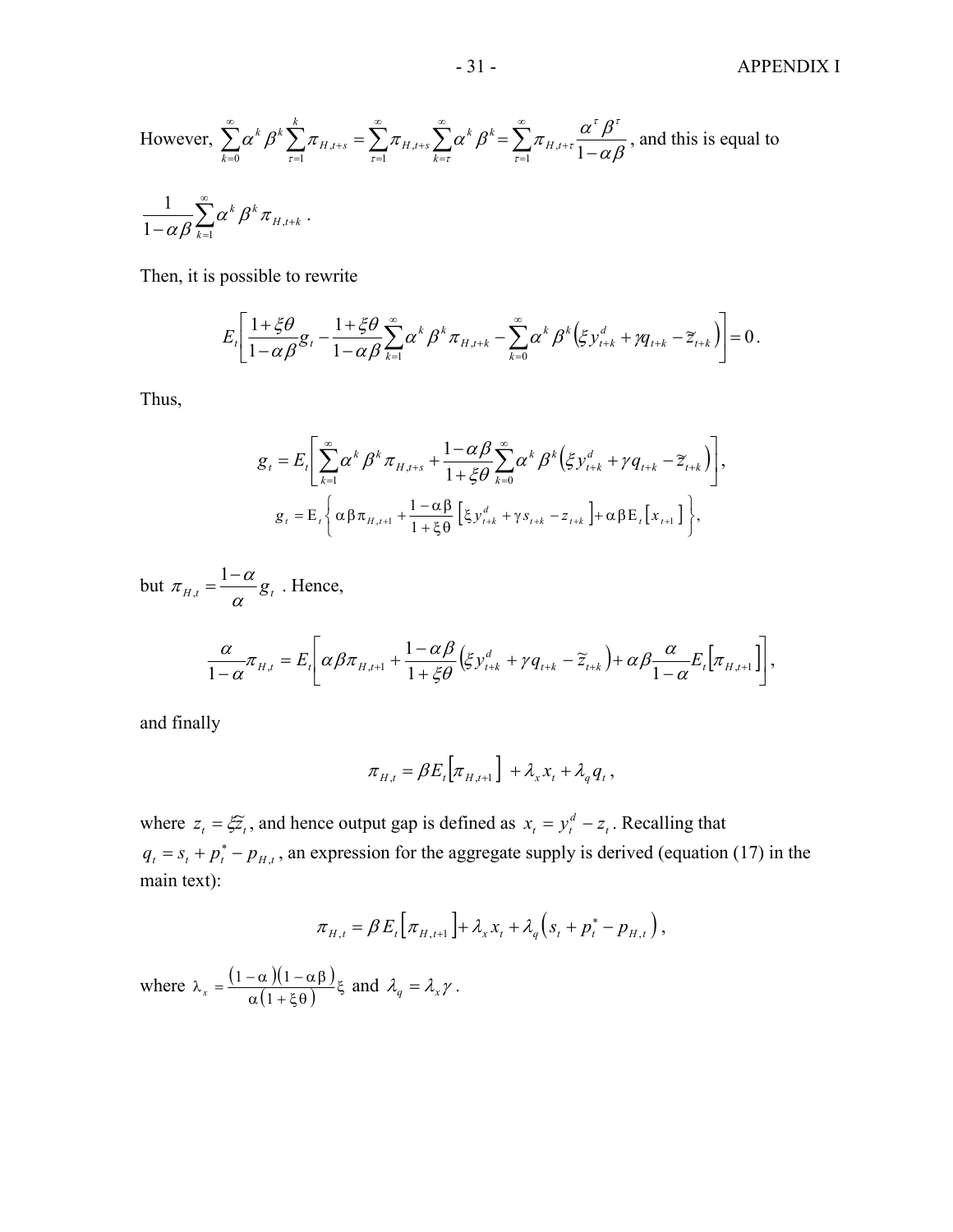| Table A.1. Unconditional Standard Deviations: Foreign Interest Rate Shock |        |           |            |          |                |          |
|---------------------------------------------------------------------------|--------|-----------|------------|----------|----------------|----------|
|                                                                           | Output | Domestic  | <i>CPI</i> | Real     | <i>Nominal</i> | Real     |
| Targeting case                                                            |        | inflation | inflation  | exchange | interest       | interest |
|                                                                           |        |           |            | rate     | rate           | rate     |
| Flexible CPI inflation targeting                                          |        |           |            |          |                |          |
| Flexible exchange rate                                                    | 0.8466 | 0.0957    | 0.6972     | 2.4209   | 0.1419         | 0.7433   |
| Managed exchange rate                                                     | 2.4270 | 0.1236    | 0.1651     | 0.8473   | 0.5965         | 0.7073   |
| Strict CPI inflation targeting                                            |        |           |            |          |                |          |
| Flexible exchange rate                                                    | 4.2840 | 0.2026    | 1.1340     | 4.0510   | 0.0863         | 1.1273   |
| Managed exchange rate                                                     | 2.9132 | 0.1248    | 0.1254     | 0.6447   | 0.6698         | 0.7534   |
| Flexible domestic inflation targeting                                     |        |           |            |          |                |          |
| Flexible exchange rate                                                    | 0.3504 | 0.0712    | 0.6314     | 2.1916   | 0.1866         | 0.7019   |
| Managed exchange rate                                                     | 2.4483 | 0.1248    | 0.1615     | 0.8383   | 0.6013         | 0.7107   |
| Strict domestic inflation targeting                                       |        |           |            |          |                |          |
| Flexible exchange rate                                                    | 0.9913 | 0.0314    | 0.7161     | 2.5534   | 0.0794         | 0.7402   |
| Managed exchange rate                                                     | 2.9289 | 0.1254    | 0.1227     | 0.6387   | 0.6744         | 0.7572   |

# **II. SUPPLEMENTAL TABLES**

Table A.2. Unconditional Standard Deviations: Foreign Output Shock

|                                       | Output | Domestic  | CPI       | Real     | <i>Nominal</i> | Real     |
|---------------------------------------|--------|-----------|-----------|----------|----------------|----------|
| Targeting case                        |        | inflation | inflation | exchange | interest       | interest |
|                                       |        |           |           | rate     | rate           | rate     |
| Flexible CPI inflation targeting      |        |           |           |          |                |          |
| Flexible exchange rate                | 0.0950 | 0.0021    | 0.0429    | 0.1657   | 0.0402         | 0.0513   |
| Managed exchange rate                 | 0.3337 | 0.0163    | 0.0104    | 0.0853   | 0.0116         | 0.0070   |
| Strict CPI inflation targeting        |        |           |           |          |                |          |
| Flexible exchange rate                | 0.3536 | 0.0060    | 0.0102    | 0.0794   | 0.0123         | 0.0099   |
| Managed exchange rate                 | 0.3988 | 0.0163    | 0.0113    | 0.0633   | 0.0011         | 0.0108   |
| Flexible domestic inflation targeting |        |           |           |          |                |          |
| Flexible exchange rate                | 0.1327 | 0.0036    | 0.0367    | 0.1745   | 0.0394         | 0.0439   |
| Managed exchange rate                 | 0.3329 | 0.0163    | 0.0105    | 0.0854   | 0.0120         | 0.0071   |
| Strict domestic inflation targeting   |        |           |           |          |                |          |
| Flexible exchange rate                | 0.3751 | 0.0078    | 0.0120    | 0.0700   | 0.0140         | 0.0073   |
| Managed exchange rate                 | 0.3976 | 0.0163    | 0.0113    | 0.0634   | 0.0015         | 0.0105   |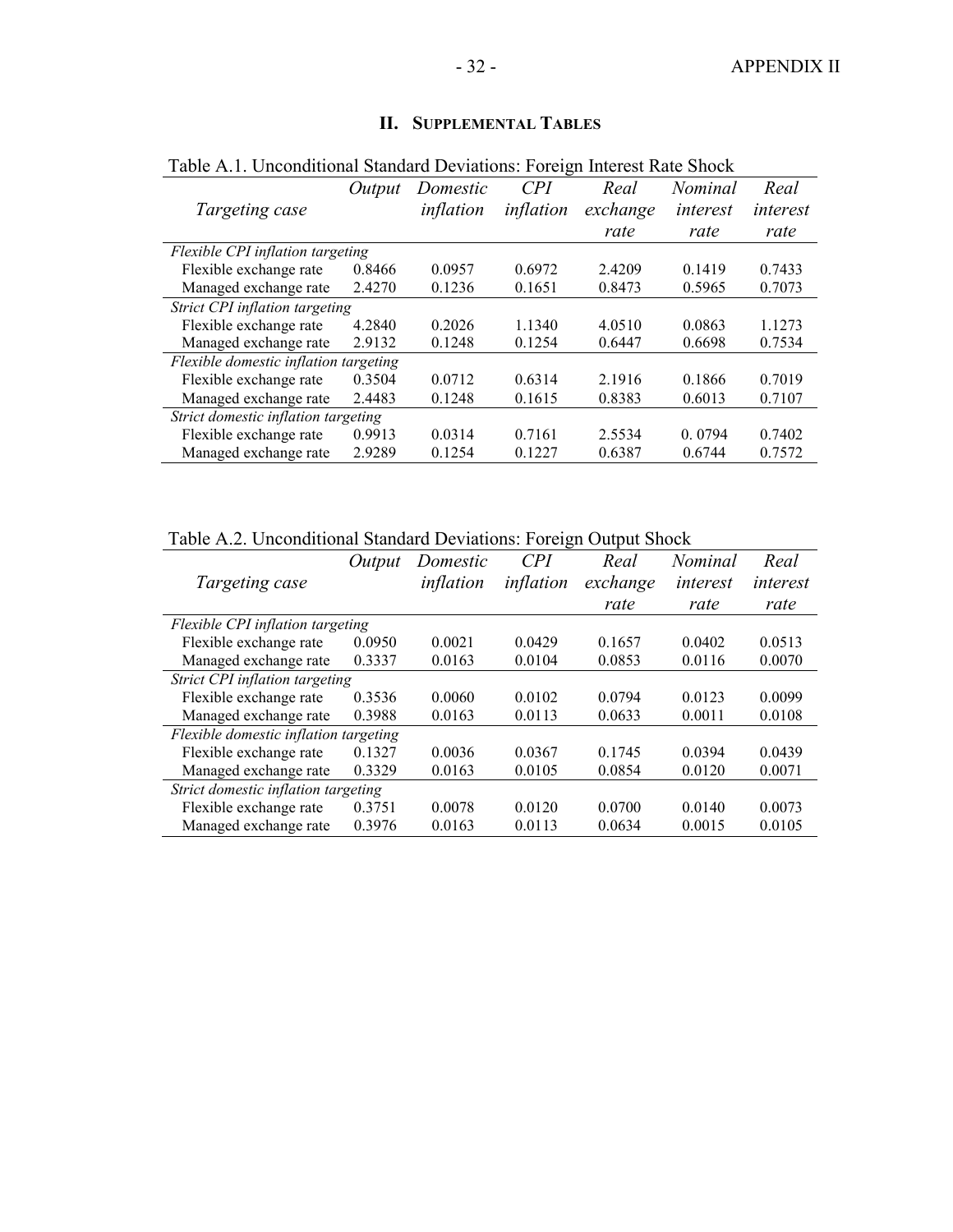|                                       | Output | Domestic  | CPI       | Real     | Nominal  | Real     |
|---------------------------------------|--------|-----------|-----------|----------|----------|----------|
| Targeting case                        |        | inflation | inflation | exchange | interest | interest |
|                                       |        |           |           | rate     | rate     | rate     |
| Flexible CPI inflation targeting      |        |           |           |          |          |          |
| Flexible exchange rate                | 0.1181 | 0.1361    | 0.1341    | 0.0577   | 0.0860   | 0.0944   |
| Managed exchange rate                 | 0.4529 | 0.0697    | 0.0523    | 0.2212   | 0.0098   | 0.0462   |
| Strict CPI inflation targeting        |        |           |           |          |          |          |
| Flexible exchange rate                | 0.3792 | 0.1095    | 0.0879    | 0.1571   | 0.0746   | 0.0841   |
| Managed exchange rate                 | 0.5585 | 0.0705    | 0.0490    | 0.2727   | 0.0046   | 0.0466   |
| Flexible domestic inflation targeting |        |           |           |          |          |          |
| Flexible exchange rate                | 0.1600 | 0.1153    | 0.1108    | 0.0781   | 0.0699   | 0.0781   |
| Managed exchange rate                 | 0.4526 | 0.0698    | 0.0522    | 0.2210   | 0.0111   | 0.0453   |
| Strict domestic inflation targeting   |        |           |           |          |          |          |
| Flexible exchange rate                | 0.2836 | 0.1173    | 0.0948    | 0.1055   | 0.0877   | 0.0876   |
| Managed exchange rate                 | 0.5590 | 0.0704    | 0.0486    | 0.2730   | 0.0063   | 0.0453   |

Table A.3. Unconditional Standard Deviations: Productivity Shock

Table A.4. Unconditional Standard Deviations: Domestic Interest Rate Shock

| Output  | Domestic                                                                                                                                           | CPI       | Real     | Nominal  | Real     |
|---------|----------------------------------------------------------------------------------------------------------------------------------------------------|-----------|----------|----------|----------|
|         | inflation                                                                                                                                          | inflation | exchange | interest | interest |
|         |                                                                                                                                                    |           | rate     | rate     | rate     |
|         |                                                                                                                                                    |           |          |          |          |
| 4.4134  | 0.3791                                                                                                                                             | 0.7371    | 2.1553   | 0.2455   | 0.8113   |
| 0.7382  | 0.0452                                                                                                                                             | 0.1323    | 0.3605   | 0.1102   | 0.1581   |
|         |                                                                                                                                                    |           |          |          |          |
| 25.4384 | 1.4824                                                                                                                                             | 3.5524    | 12.0738  | 1.1190   | 3.7836   |
| 0.9111  | 0.0453                                                                                                                                             | 0.1540    | 0.4449   | 0.1361   | 0.1861   |
|         |                                                                                                                                                    |           |          |          |          |
| 3.7255  | 0.3441                                                                                                                                             | 0.6634    | 1.8194   | 0.2724   | 0.7268   |
| 0.7368  | 0.0452                                                                                                                                             | 0.1321    | 0.3598   | 0.1098   | 0.1579   |
|         |                                                                                                                                                    |           |          |          |          |
| 16.6473 | 0.9681                                                                                                                                             | 2.3801    | 7.7738   | 0.8745   | 2.5862   |
| 0.8890  | 0.0442                                                                                                                                             | 0.1505    | 0.4342   | 0.1130   | 0.1820   |
|         | Flexible CPI inflation targeting<br>Strict CPI inflation targeting<br>Flexible domestic inflation targeting<br>Strict domestic inflation targeting |           |          |          |          |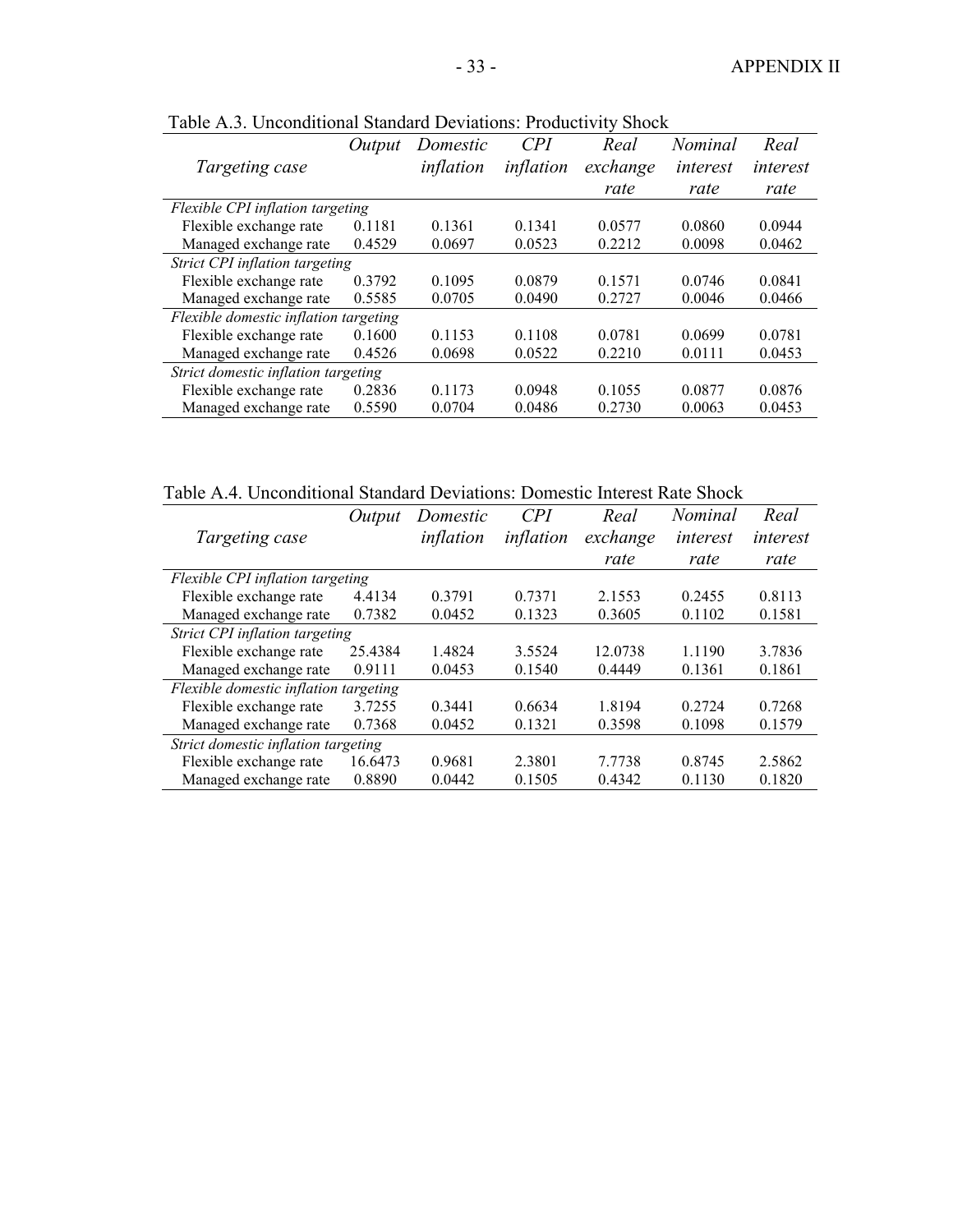#### **REFERENCES**

- Ball, Lawrence, 1999, "Policy Rules for Open Economies," in *Monetary Policy Rules*, ed. by J. Taylor (Chicago, Illinois: University of Chicago Press).
- Batini, Nicoletta, and Andrew G. Haldane, 1998, "Forward-Looking Rules for Monetary Policy," NBER Working Paper No. 6543 (Cambridge, Massachusetts: National Bureau of Economic Research).
- Benigno, Pierpaolo, 2000, "Optimal Monetary Policy in a Currency Area" (unpublished; Princeton, New Jersey: Princeton University).
- Benigno, Pierpaolo, and Gianluca Benigno, 2001, "Price Stability in Open Economies" (unpublished; New York: New York University).
- Bernanke, Ben, Mark Gertler, and Simon Gilchrist, 1999, "The Financial Accelerator in a Quantitative Business Cycle Framework," in *Handbook of Macroeconomics*, ed. by J. Taylor and M. Woodford (Amsterdam: North-Holland).
- Bernanke, Ben, Thomas Laubach, Frederick Mishkin, and Adam Posen, 1999, "Inflation Targeting: Lessons from the International Experience." (Princeton, New Jersey: Princeton University Press).
- Blanchard, Olivier, and Charles Kahn, 1980, "The Solution of Linear Difference Models under Rational Expectations," *Econometrica*, Vol. 48, No. 5, pp. 1305–11.
- Calvo, Guillermo, 1983, "Staggered Prices in a Utility-Maximizing Framework," *Journal of Monetary Economics*, Vol. 12, No. 3, pp. 383–98.
- Céspedes, Luis Felipe, Roberto Chang, and Andrés Velasco, 2000, "Balance Sheets and Exchange Rate Policy," NBER Working Paper 7840 (Cambridge, Massachusetts: National Bureau of Economic Research).
- Chang, Roberto, and Andrés Velasco, 2000, "Liquidity Crises in Emerging Markets," NBER Working Paper 7272 (Cambridge, Massachusetts: National Bureau of Economic Research).
- Clarida, Richard, Jordi Galí, and Mark Gertler, 1998, "Monetary Policy Rules in Practice: Some International Evidence," *European Economic Review*, Vol. 42, No. 6, pp. 1033–68.
- ———, 1999, "The Science of Monetary Policy: A New Keynesian Perspective," *Journal of Economic Literature*, Vol. 37, No. 4, pp. 1661–707.
- ———, 2000, "Monetary Policy Rules and Macroeconomic Stability: Evidence and Some Theory," *Quarterly Journal of Economics*, Vol. 115, No. 1, pp. 147–80.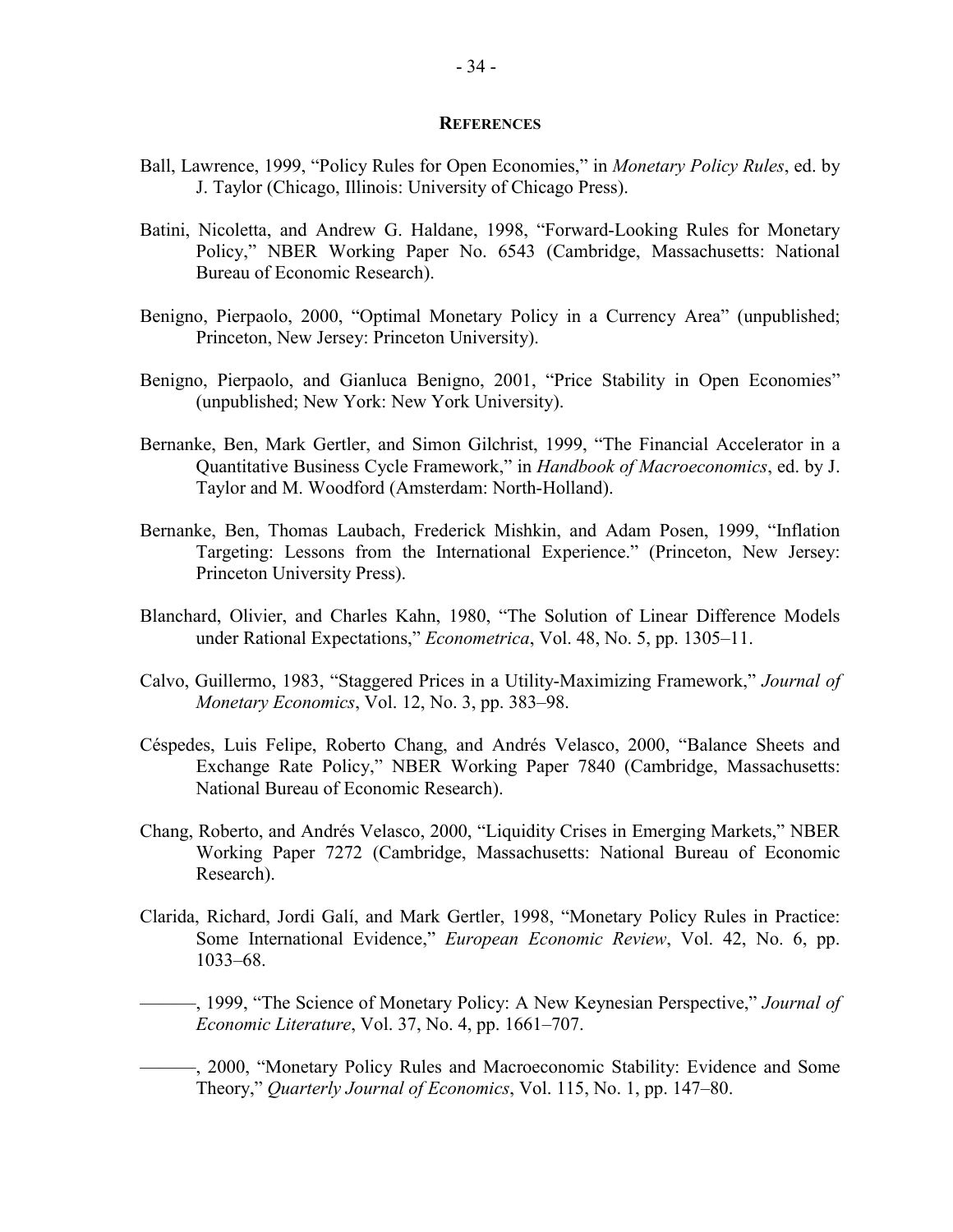- Cole, Harold L., and Maurice Obstfeld, 1991, "Commodity Trade and International Risk Sharing: How Much Do Financial Markets Matter?" *Journal of Monetary Economics*, Vol. 28, No. 1, pp. 3–24.
- Dixit, Avinash K., and Joseph E. Stiglitz, 1977, "Monopolistic Competition and Optimum Product Diversity," *American Economic Review*, Vol. 67, No. 3, pp. 297–308.
- Fischer, Stanley, 1977, "Stability and Exchange Rate Systems in a Monetarist Model of the Balance of Payments," in *The Political Economy of Monetary Reform*, ed. by R. Aliber (Montclair, New Jersey: Allanheld, Osmun and Co.)
- Flood, Robert, 1979, "Capital Mobility and the Choice of Exchange Rate System," *International Economic Review*, Vol. 20, No. 2, pp. 405–16.
- Galí, Jordi, and Tommaso Monacelli, 2002, "Optimal Monetary Policy and Exchange Rate Volatility in a Small Open Economy" (unpublished; Chestnut Hill, Massachusetts: Department of Economics, Boston College).
- Ghironi, Fabio, and Alessandro Rebucci, 2001, "Monetary Rules for Emerging Market Economies," Working Paper 476, Economics Department, Boston College.
- Goodfriend, Marvin, and Robert G. King, 1997, "The New Neoclassical Synthesis," in *NBER Macroeconomics Annual*, ed. by B. Bernanke and J. Rotemberg (Cambridge: MIT Press).
- Jadresic, Esteban, 1999, "Inflation Targeting and Output Stability," IMF Working Paper 99/61 (Washington: International Monetary Fund).
- King, Robert, and Alexander Wolman, 1996, "Inflation Targeting in a St. Louis Model of the 21st Century," *Federal Reserve Bank of St. Louis Review*, Vol. 78, No. 3, pp. 83–107.
- Lane, Philip R., 2001, "The New Open Economy Macroeconomics: A Survey," *Journal of International Economics*, Vol. 54, No. 2, pp. 235–66.
- Leitemo, Kai, 1999, "Inflation Targeting Strategies in Small Open Economies" (unpublished; University of Oslo).
- Masson, Paul, Miguel A. Savastano, and Sunil Sharma, 1997, "The Scope for Inflation Targeting in Developing Countries," IMF Working Paper 97/130 (Washington: International Monetary Fund).
- McCallum, Bennett T., and Edward Nelson, 1999, "Nominal Income Targeting in an Open-Economy Optimizing Model," *Journal of Monetary Economics*, Vol. 43, No. 3, pp. 553–78.